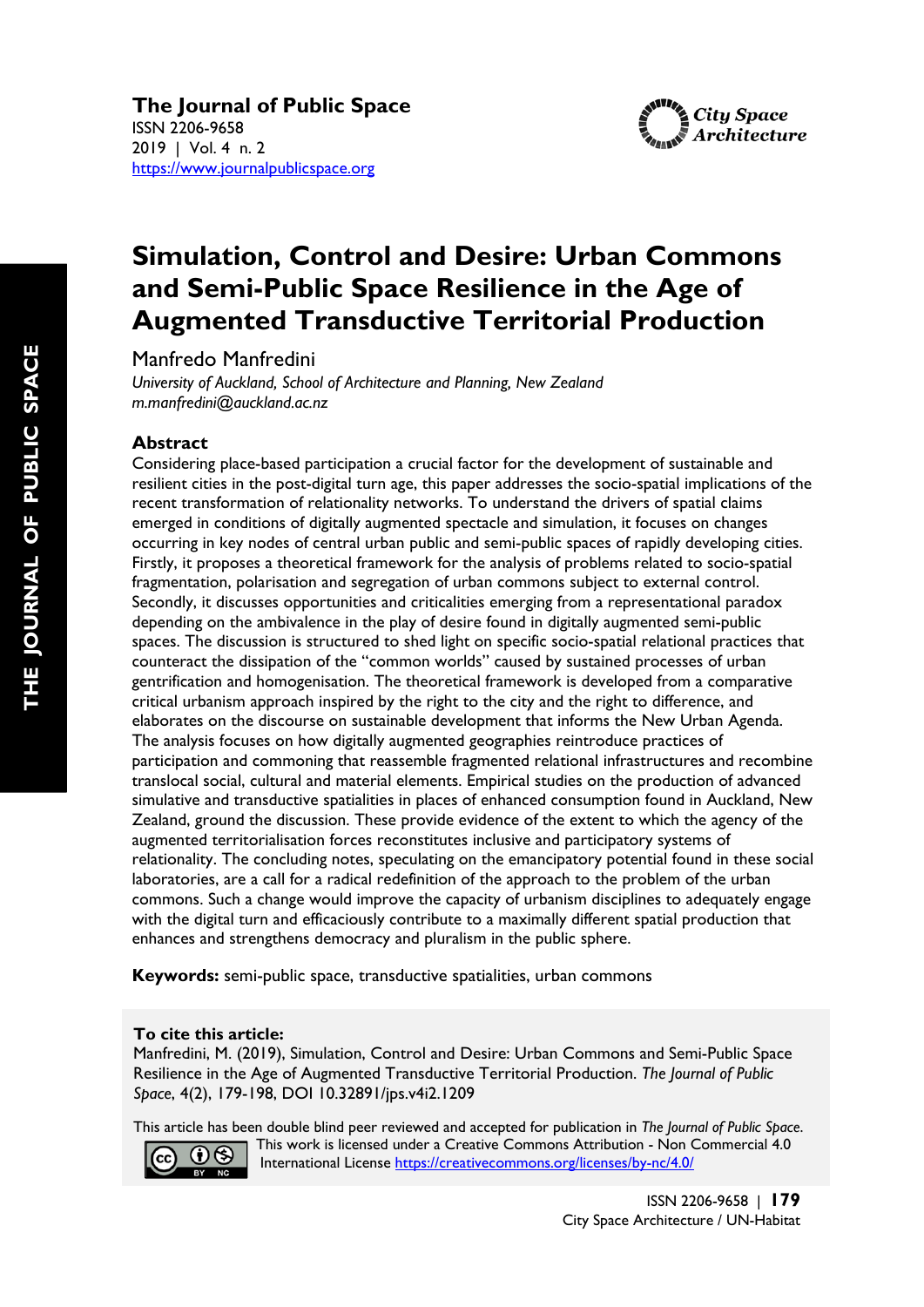## **1. Appraising the complexity of contemporary urban commons**

As part of the "world in common," inclusionary urban commons are key civic institutions –crucially also including public space – for the affirmation of the collective dimension of the city and its development as a just, safe, healthy, accessible, affordable and resilient place (Borch & Kornberger, 2015; Flusty, 1997; Garnett, 2012). As such, these commons are a universally accessible part of the common non-commodifiable asset, whose conception, construction, management and usage are expression of open, collective and pluralistic associations. The domain of their free and participatory networks comprehends four main areas: a) production, consumption, and safeguarding of public services and goods; b) relationality communication, interaction, and encounter; c) culture and creativity; and, most important, d) politics and citizenship. Problems affecting the world in common have been central in the modern discourse on urbanisation (Hardt & Negri, 2009; Harvey, 2011, 2012; Hodkinson, 2012; Lee & Webster, 2006; Lefebvre, 1996; Parr, 2015; Purcell, 2002; Stanek, 2011; Susser & Tonnelat, 2013) and have recently been addressed by the New Urban Agenda (2016), the highest level document including global principles, policies and standards for urban development. Among the streams on relations between space and political spheres, and critical changes in urban society, a leading area has concentrated on the public realm and the critique of the decay of the public condition with the crisis of public interactions and expressions (McQuire, 2008; Sennett, 1977, 2008). Causes linked to the expansion of private power and control systems have been discussed with fundamental references to the work of Hannah Arendt (1958), who focused on the occlusion of the political sphere towards plurality of human difference; Jurgen Habermas, who examined societal contradictions of the modern "feudalisation" of the public sphere in relation to the negation of citizenship rights (Calhoun, 1992); and Nancy Fraser (1993), whose discourse on the multiplicity of publics and the publicness of some private elements addressed emerging issues of inequality and relationality, segmentation and subordination. Critical stances on these issues have consolidated and become robust particularly around issues of spatial control (Dehaene & De Cauter, 2008a; Foucault 1995; Harvey, 2003), socio-economic polarisation processes concerning privatisation (Dawson, 2010; Lee & Webster, 2006; Low, 2006; Minton, 2012; Soja, 2010); spatial justice (Low & Smith 2006; Mitchell, 2003); socio-spatial segmentation (Dawson, 2010; Harvey, 2003; Hodkinson, 2012); consumption and alienation (Debord, 1983; Firat & Venkatesh, 1995; Miles & Miles, 2004); and selective deprivation of public space (Davis, 1990; Harvey, 2003; Mitchell, 1995, 2003; Sorkin, 1992). In the production of public realm, the penetration of the private sector affects all levels of conception, delivery, and governance, and progressively expands globally. Recent decades have seen its very acute diffusion in contexts of rapid urbanisation both in Asia and Australasia, starting from the decolonising territories, such as Hong Kong, Singapore, Australia and New Zealand, to massively propagate in the growing economies of largest East and Southeast Asian countries, such as China and Indonesia.

For the appraisal of the growing complexity of this phenomenon, a comparative urbanism approach is adopted here to address the way regional differences produce specific countering forces and organisations that strengthen the resiliency of local communities and their capacity to protect the commons. This approach can critically analyse the complexity of these antagonist forces in their contexts and systematically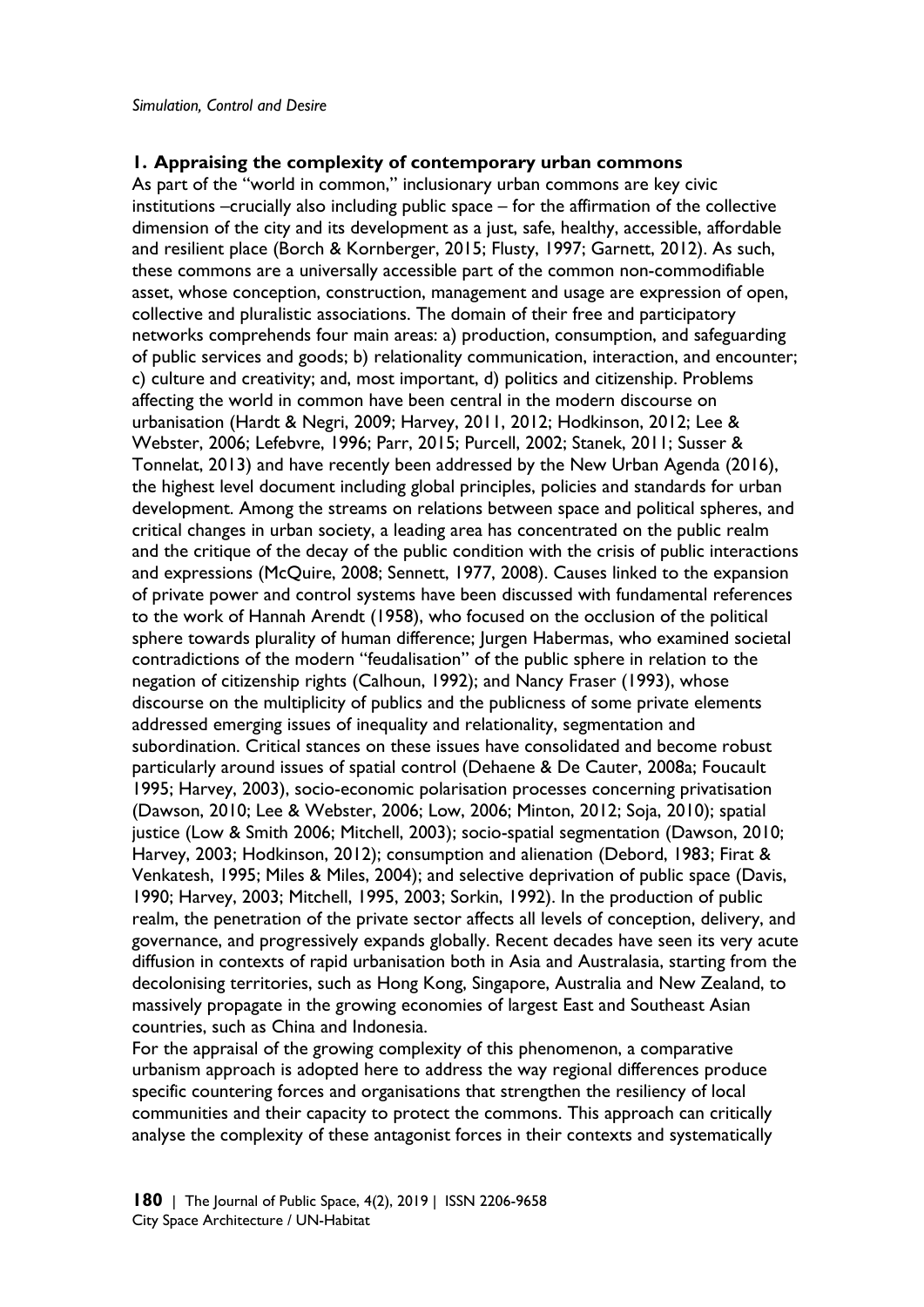understand similarities and differences among different processes to contribute to the development of the discourse on such a rapidly evolving matter. By establishing an intimate relation between theoretical work and empirical practice, it is not only possible to align the nature of the research practice to that of the studied phenomenon, but, importantly, to entirely appreciate the contribution to theory of particular phenomena emerging in urban laboratories, such as the Chinese Special Administrative Zones, that present non-generalisable power relations. This approach uses a mixed methodology that both disentangles and maintains the associated, complex and concurrent aspects of each process spatial production: the conceived, lived and represented dimensions. This investigation is framed by and bridges major research traditions in critical urbanism: firstly the work on space of Henry Lefebvre (1991 [1974], 1996, 2003 [1970], 2004 [1992]; Goonewardena, Kipfer, Milgrom & Schmid, 2008; Purcell 2002, 2014; Soja 1998, 2000); secondly Richard Sennett's (1977, 2008, 2018) idea of the open city; and lastly territorial research related to actor-network and assemblage theories (Anderson & McFarlane 2011; Deleuze & Guattari 1987, 2000; Farías & Bender, 2010; Latour 1999, 2005; Law, 2009; McFarlane 2011; Murdoch 1998). A specific development of ANT, territoriological studies, provides important support to address the "unpredictable multiplication, interpenetration and ongoing production" (Brighenti, 2014: 2) of territories that characterise the commons of our age (Brighenti, 2014: 3 and passim; Kärrholm, 2012; Merriman, 2012).

Territorial behaviour studies help to understand the spatial production of enduring networks where plasticity has become a fundamental characteristic. They provide instruments to unravel individual practices as well as complex associational processes within specific translocalised, distributed and diffused systems where nodes (people and things), bodies (stabilised sub-associations of nodes) and sorts (stabilised patterns composed of variable nodes) establish a large variety of open, mobile, migrating and non-linear configurational dynamics over space and time. The concentration on strategies of occupation, tactics of appropriation, and effects of association of sociospatial constitutive processes progressively expands from individual acts and actors into multidimensional assemblages of practices and apparatuses with heterochronic relations. The analysis of practices and apparatuses elicits the irreducible specificity of each actor – or to use Bruno Latour's (1999: 303; 2005: 71) terminology, *actant* – in its physical (devices, materials and objects), social (routines, bonds, alliances and conflicts) and semantic (languages, signs and representations) aspects. The a*ctants* are also explored in their permanent involvement in loops of establishing and re-establishing "chains of activation and reactivity" (Brighenti, 2014: 20) through processes that are either routine or *ad hoc*, confined and translocal, and tangible and intangible. The chains are addressed to evaluate their effectiveness and efficaciousness in shaping, organising and transforming the public socio-spatial systems of the city. Each peculiar form, dynamic and effect generated by situated aggregations of associative systems is seen as an expression of chains of relations reflecting the fundamental tension between territorial grounding and relational responsiveness (Massey, 2007).

Particularly relevant in the background of this discussion on spatialisations of relational systems is the contention of the ontogenetic capacity of urban space and the correlative citizens' *right to the city* (Harvey, 2008; Lefebvre, 1996; Park, 1967) that concern historically specific material, and conceptual and quotidian practices of appropriation,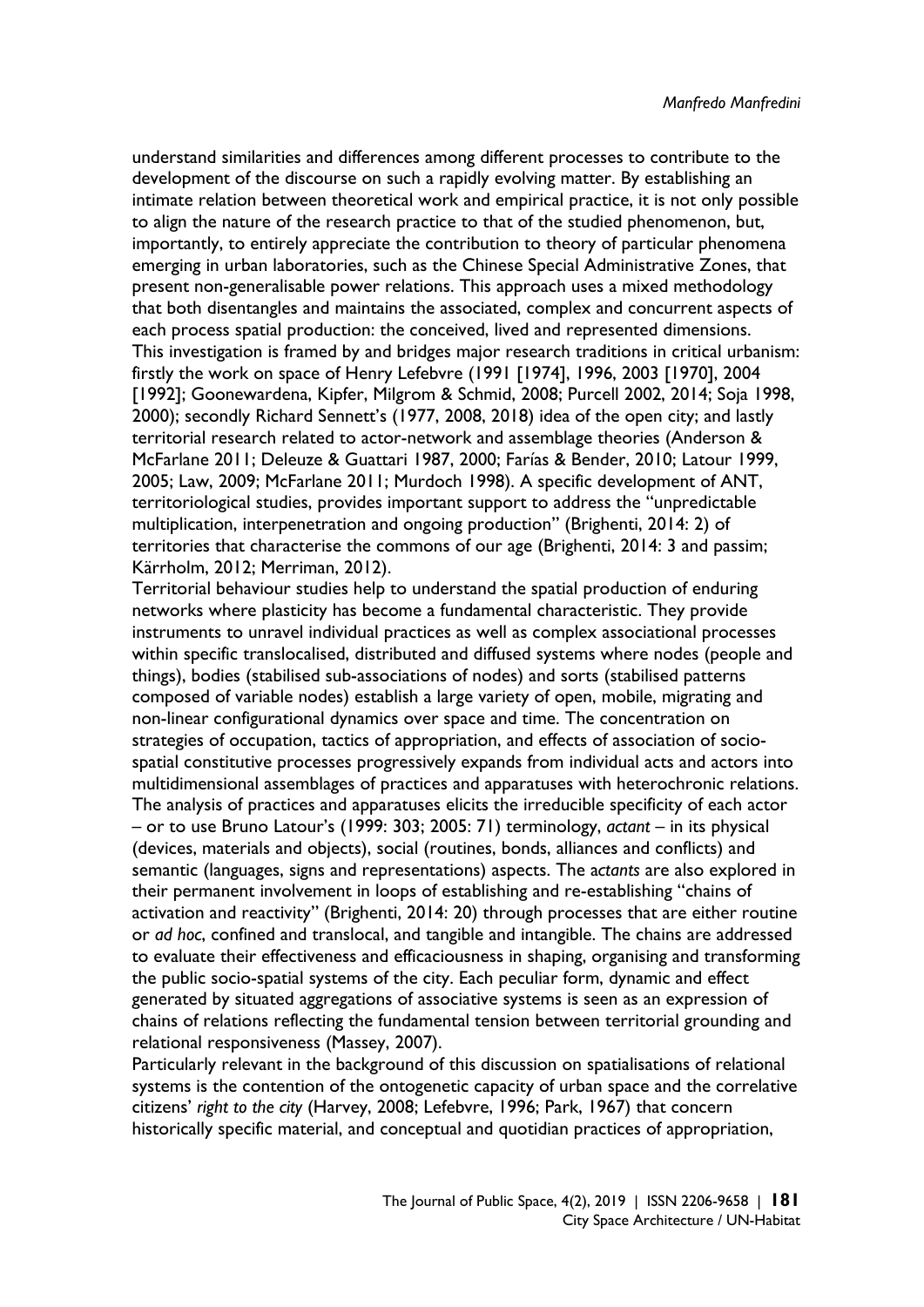association and control (Lefebvre, 1991 [1947]). This tenet has been recently adopted by the New Urban Agenda (2016), advocating for a pluralist and inclusive public sphere that constitutes an effective antidote to the progressive fragmentation of the social, cultural and environmental body of the city. Plurality, freedom, and autonomy of thought and action are seen as indispensable to an exercise of this right that enables the establishment of emancipatory and equitable spatialities of integral relationality (Villa, 1992). Imbued in it, is the Arendtian idea of a democratic *agonistic pluralism* that sustains equitable participation in social dialogue and exchange of our increasing cosmopolitan conditions, acknowledging conflict as essential elements of the political in a complex civil society (Mouffe, 1999, 2008).

Recognising difference as irreducible and non-substitutable value of pluralism, this framework provides theoretical instruments to detect and evaluate the growth and appearance of concrete instances of spatialised practices that set free diversifying forces to overcome divisions, repetitions and confinement and enable us to maintain centrality in "make and remake ourselves and our cities" (Harvey, 2008: 23). Differentiation, a process whose maximal expression ensures the exercise of collective power over the processes of urbanisation and socialisation, is therefore identified as a fundamental "right." The *right to difference* (Lefebvre, 1987: 396) protects the citizen against the attempt of hegemonic economic groups to expand their dominating power with processes of abstraction that normalise and homogenise diversity. Yet, maximal differentiation is not an external force, but develops within and in antagonism to abstractive domains. It internally opposes the deceptive stratagems of abstract space that, by implementing "technology, applied sciences, and knowledge bound to power" to cast sameness ("induced diversity") as multiplicity, "fetishize space" and make "the milieu of the commodity… become a commodity", to progressively "set itself up as the space of power" (Lefebvre, 1991 [1974]: 50-51). This capacity of differentiation to emerge from its most adverse conditions is confirmed by a paradox identified by Foucault (2001) in an interview where he stated that "at that very moment it became apparent that if one governed too much, one did not govern at all – that one provoked results contrary to those one desired" (352).

The author's previous studies on differential coutermovements emerged within local manifestations of abstractive globalising state or corporate apparatuses have shown how relevant forces for the reconstitution of urban integrity can grow from spatialised practices ("I do not think that there is anything that is functionally – by its very nature – absolutely liberating. Liberty is a *practice*" [Foucault, 2005: 354]) virtual-spatial assemblages transversally diffused through societal strata. The metamorphic, loose constitution, plural potentiality and self-organisation of micropolitics and creative becoming of these tangible forces generated "insurgent citizenship" forms that incrementally instituted themselves as major stabilised associations. Their production had various origins, ranging from the political activism of such actors as members of the networked transnational movement that emerged (Figure 1) in the Istanbul's Gezi park protest (Manfredini, Zamani, & Leardini, 2017), to the accomplices behaviour of those who constituted the participatory post-consumerist communities of the major New Zealand *malled* metropolitan centre (Manfredini, 2019). Importantly, these forces have a dual dynamic. On one hand they grew through *resonance machinic processes* (Connolly, 2005) that feed on the antagonist mechanisms of deception sympathetically mirroring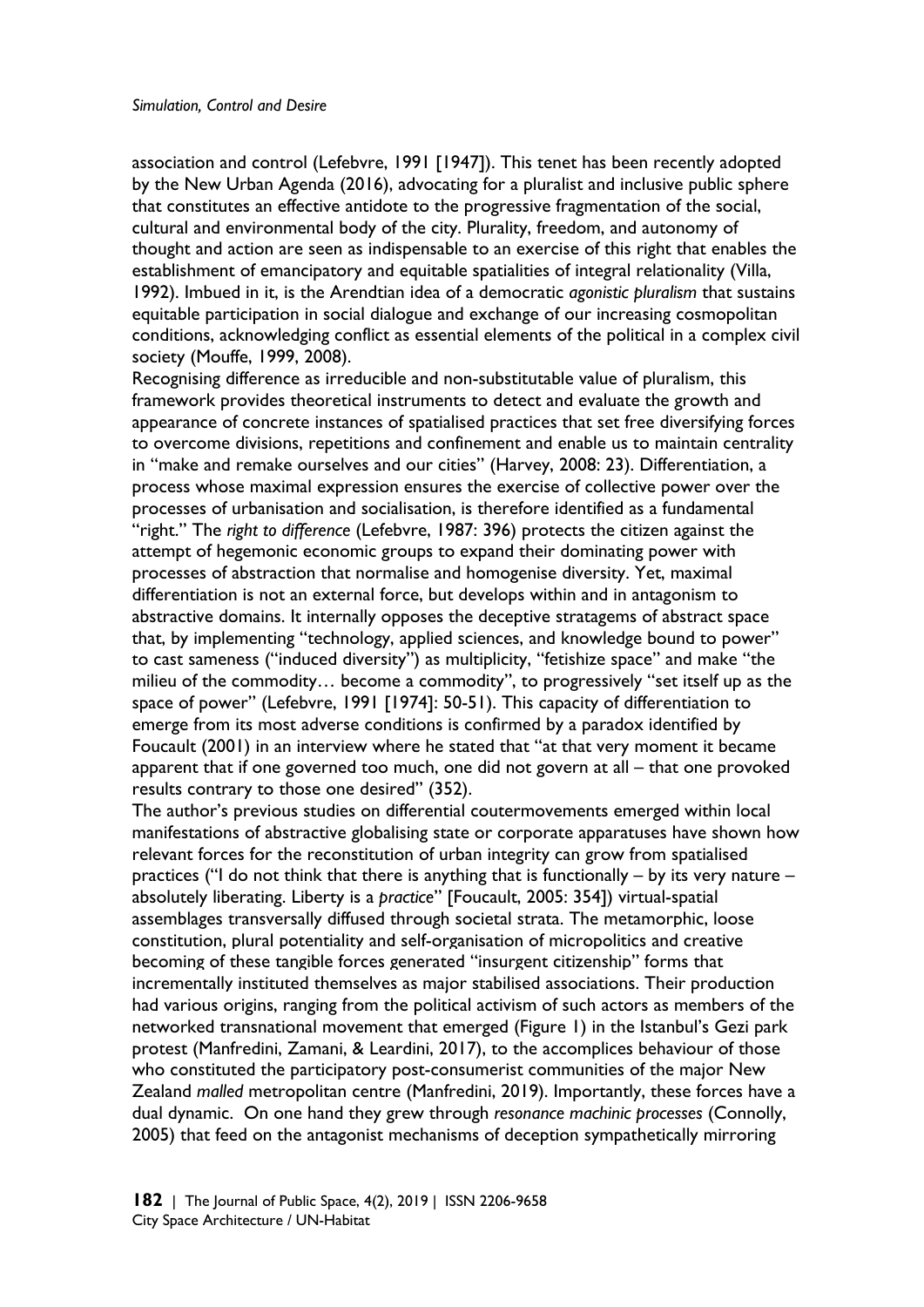them into liberating qualitative assemblages of "unconnected or loosely associated elements [that] *fold, bend, blend, emulsify, and dissolve into each other*" (p. 870). On the other hand, their persistence relies on their capacity to match the ever-widening power – also granted by disenfranchisement or unaware complicity of citizens – of hegemonic forces of the post-civil (Dehaene & De Cauter, 2008a) and meta-consumerist society (Miles, 2010) in enhancing their systems of spatio-behavioural control to identify, homogenise and fragment their antagonist "seeds." In other words, these forces must constantly resonate with their opponents to identify and counter the steadily shifting abstraction tactics of concealment of multiple radical contradictions and imperfect alliances, such as the ones that inform the pseudo-civic commodified commons of their negated constituencies (e.g., the proposed Taxim's mosque or the privately owned, branded Town Squares of Auckland's malls).

Research on the contribution to society of this insurgent citizenship has highlighted its important agency in reverting the unequal and unjust commodification of goods and services necessary to secure physical, social and cultural wellbeing (Banerjee 2001; Fuller, Hickey & Bunnell, 2012; Holston, 2009; Manfredini & Jenner, 2015; Manfredini, Xin, Jenner, & Besgen, 2017; Minton, 2012; Soja 2010; Susilo & De Meulder, 2018). It has a demonstrated capacity to contribute to establishing common grounds for multiple and often contradictory and conflicting parties, where they can democratically compete for the affirmation of their ideas and values, guaranteeing the establishment of positive space-based ontogenetic processes that directly and permanently involve the participation of all stakeholders, and foster inclusion, autonomy and social interplay. It triggers concurrent actions to associate networks and institute mechanisms of territorial production that establish open, anti-hierarchical and participatory relational systems.



*Figure 1. Map of the distribution of tweets (the darker the colour the intense the activity) during the Gezi Park Movement (February-March 2013) all the geotagged tweets mentioning pro-Gezi hashtags. Courtesy F. Zamani.* 

The Journal of Public Space, 4(2), 2019 | ISSN 2206-9658 | **183** City Space Architecture / UN-Habitat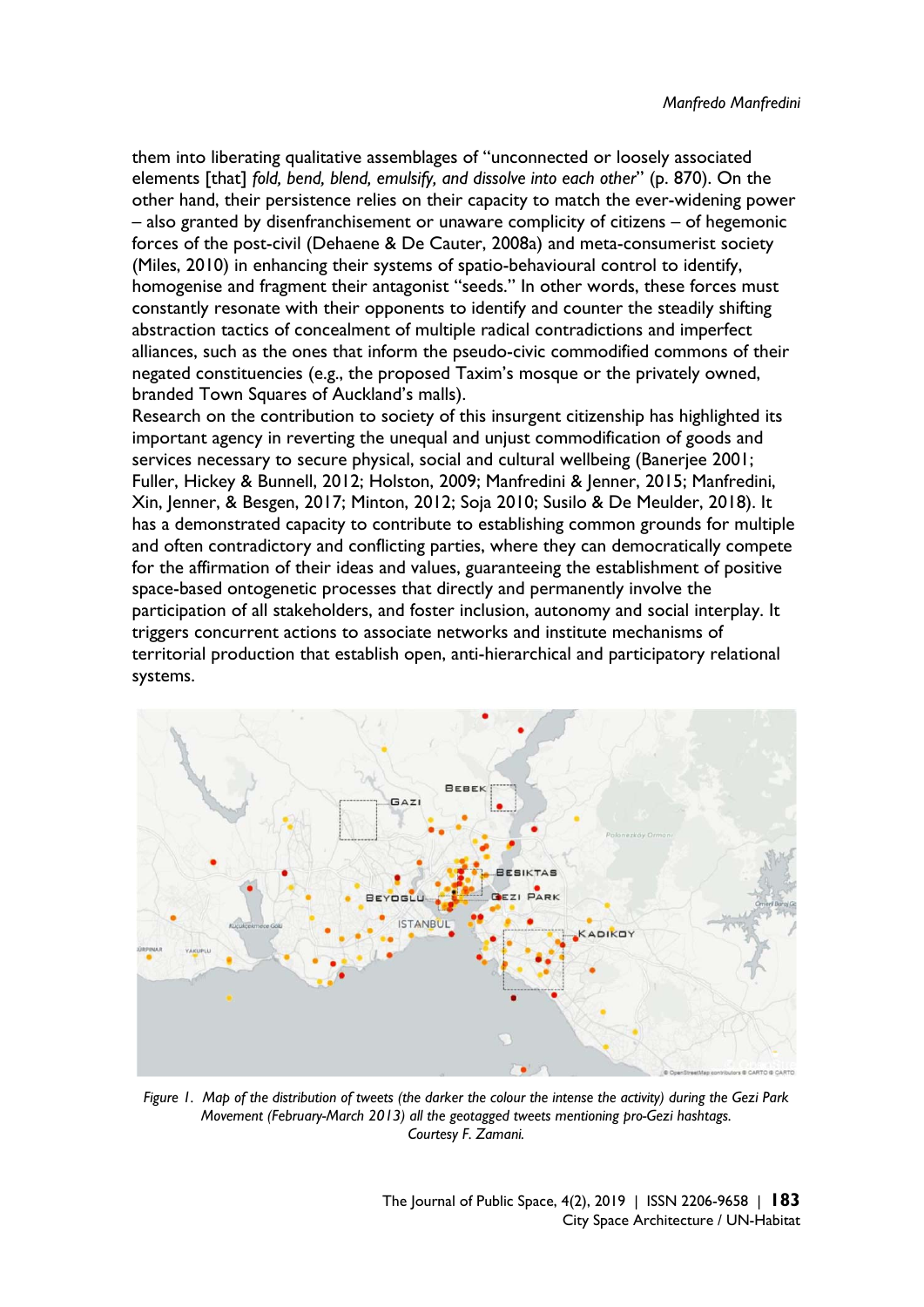

*Figure 2. Digital network charts of Sylvia Park Metropolitan Centre, Auckland, in 2017 (1/1-31/12) using Instagram data – comments only – showing all (left) and the larger (right) communities (more than 1% of total interactions) in the main POI.* 



*Figure 3. Network analysis – all interactions – showing all communities (left) and a detail (right) (more than 1% of total interactions) in the main POI of Instagram in Sylvia Park Metropolitan Centre in 2017.* 

## **2. Urban commons production and urban restructuring issues**

Problems affecting the traditional commons are directly related to growing sustainability issues of progressive process of socio-spatial fragmentation and deterritorialisation in urban society. The neoliberal governance model, implemented in most global legal jurisdictions in recent years, has overridden the political hindrances to the affirmation of an enhanced version of the original liberalism, and brought about a strong delegation of state responsibilities, promotion of the free exercise of individual self-interest, and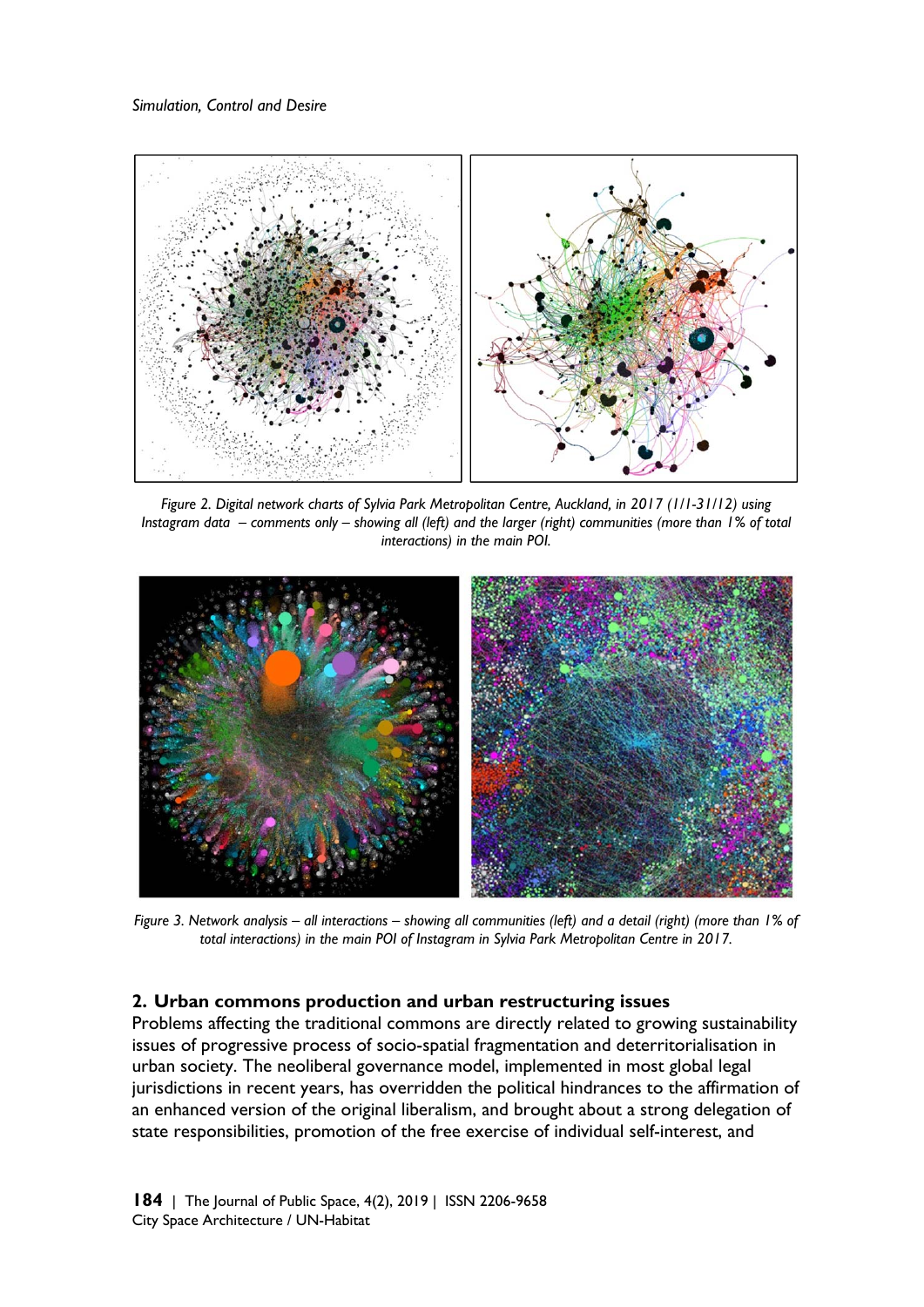increased support to capital accumulation (Brenner & Theodore, 2005; Harvey, 2003; Parr, 2015; N. Smith, 2002). Aiming to deliver social good through a market-driven approach it has trusted the capacity of the market to offset inequalities by enhancing economic growth. A consequent reduction in both direct and indirect state intervention has led to the implementation of free forms of regulation that transfer to or share with other than the public sector responsibility for providing services to the population. Fiscal limitations faced by local governments have led to important divestment in the existing public urban infrastructure and profound restructuring of public assets and deployment of resources. Existing commons have been subjected to an increasing difficulty in the delivery of services. The private sector has promptly seen new opportunities for capital reproduction. Commons and their operations have been colonised, transformed or displaced, and assimilated into market resources (Bollier, 2002).

The new meta-commons have attracted much criticism for the "failure of individualized private property rights to fulfil common interests in the way they are supposed to do" (Harvey, 2012: 75). Various mechanisms of property and/or governance transfer have been developed and implemented for public space. New initiatives, such as business improvement districts, have shown limited institutional legitimacy and minimal prevention of the creeping privatisation that generates disparities within local communities (Garnett, 2012: 2020; Steel & Symes, 2005: 332). The underlying economisation of community wellbeing has degraded the traditional unnegotiable primacy of social responsibility in safeguarding and promoting the quality of people's "common world" (Hardt, 2010; Hardt & Negri, 2009). The diminished public control and negotiating power of the state over the effectiveness and efficaciousness of the civil infrastructure has further facilitated urban gentrification processes and the related social polarisation issues. This has manifested [in] the inhibition of the spontaneous unfolding of political possibilities, and genuine forms of relationality, participation, collaboration, encounter and exchange.

The penetration of hegemonic private organisations in the key nodes of the relational infrastructure has often brought about deterritorialisations of consolidated spatial systems on social, cultural and temporal axes. The following reterritorialisations, established to financially capitalise on "local advantage" (Harvey, 2012), have implied the transfer of territorial control of strategic parts of civic life centres to the private sector and exposed their socio-spatial bodies to irreparable damages. The dispossession and displacement of civic commons from their communities have disrupted their physical networks, planning capacity and everyday life. A striking example of displacing effects was found by the main author, during a study on the radical transformation the People's Park district in central Guangzhou, China in 2011. Interviews with two displaced members of a residential settlement under demolition were effectuated in the only remaining alley of the quarter. The former residents, approached whilst wandering in a vain search for their former neighbours, treasured and shared their memories triggered by the smallest material evidence linked to their missed decades-long daily practices that no "mod cons" could have ever replaced.

The extent of socio-spatial alienation produced by these processes is related to the entity of the "rationalisation," restructuring and consolidation procedures introduced with the new conception and management models. It can seamlessly affect all scales,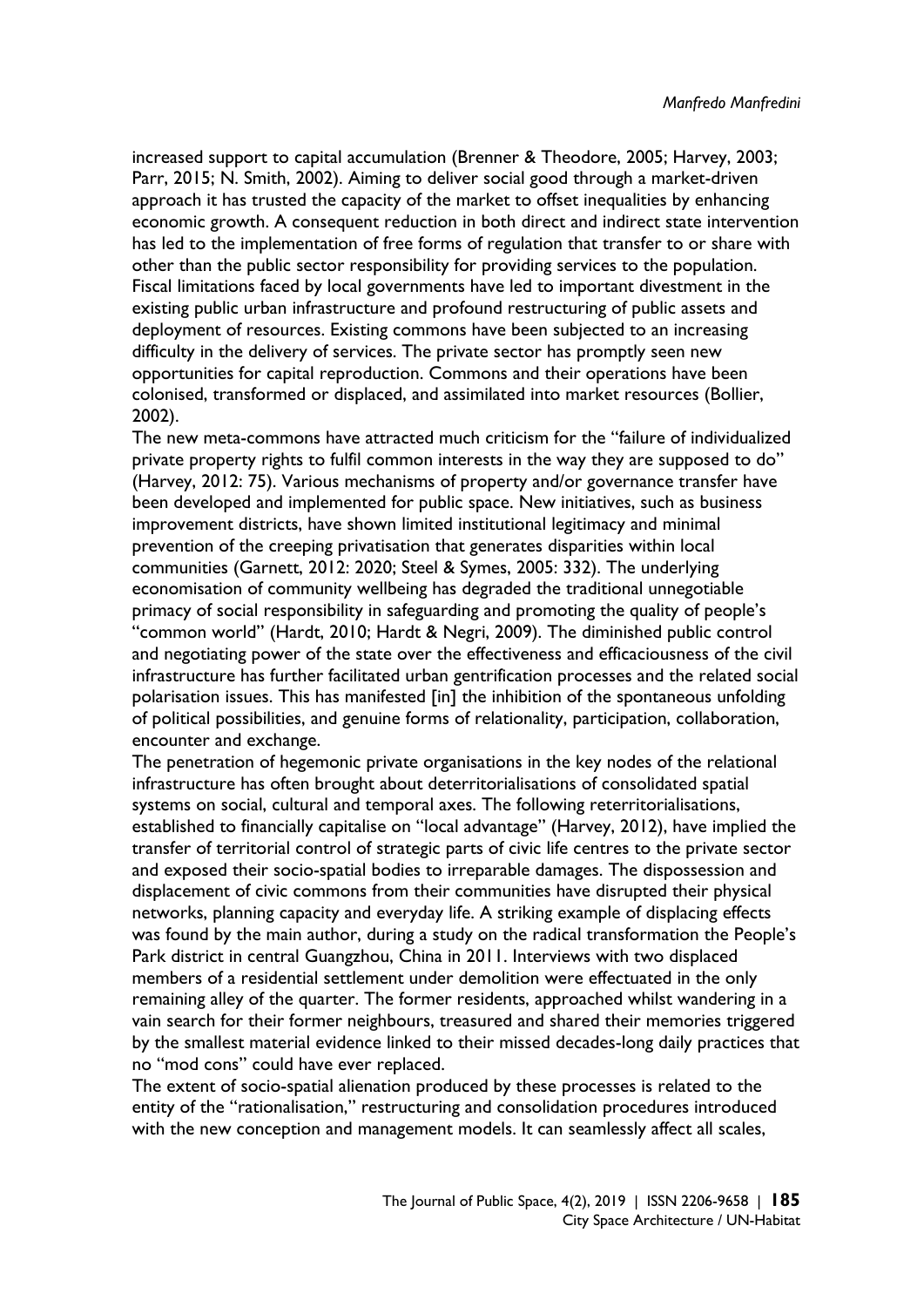from macroscopic to microscopic, ranging from the formation of large exclusionary urban enclosures to the introduction of an individual building's regulations that exclude access by "undesirables," such as anti-social youth and the homeless (Doherty et al., 2008).

These reterritorialisations often include strategies that economise local cultural advantage and cast the relationships between local communities and places into vulgarised representations. Several creative city-led urban redevelopments, renewals and re-imaging programmes have included the staging and simulation of authentic elements and disrupted the relational chains that can guarantee a sustainable development and preserve a sense of belonging and identity of places (Mommaas, 2004; Shepherd, 2002; Zukin, 1991). The survival of isolated fragments of both tangible and intangible historical networks and institutions that support the physical, social and cognitive-spatial dimensions of locales is often conducive to their complete dismissal. This not only affects the local communities that have shaped themselves and their spatialities over time, but also the wider society that shares "not only with those who live with us, but also with those who were here before and those who will come after us" (Arendt, 1958: 55; Benhabib, 2000) what it has in common through the network of consolidated relational assemblages

This replacement of common worlds with users' alienated semi-public enclosures also brings about problems of suspension of democratic accountability. Research shows the critical effects on communicative acting of exclusionary, censorship, surveillance practices enacted in privately governed urban places (Atkinson, 2003; Loukaitou-Sideris, 1993; Minton, 2012). The deprivation of possibility to participate in open processes of publicly relevant urban spaces creates "strangely 'placeless' places, cut off from their original wellsprings of local life and vitality" (Minton, 2012: 4), undermining trust, citizenship and democracy. In places like shopping malls, the deprivation that affects basic rights is deliberately exercised and explicitly stated in regulations or codes of conduct. The ban on any activity purposely disturbing the public peace, or interfering with the flow of visitors, and other behavioural limitations often include the negation of freedom regarding to assemble and congregate in groups of three or more; wear apparel that disguises, obscures or conceals the face; and engage in expressive activities not sponsored by the governing organisations. Some privately owned public spaces, such as the "excess plot ratio" networks of corridors, halls, plazas and flyovers of Hong Kong, usually have publicly approved regulations allowing their governing bodies to "cleanse" social space, with actions such as excluding "any person causing nuisance" or restricting usage to mere right of passage (Cuthbert & McKinnel, 2001). Economised urban infrastructures, surrogating and supplanting the public ones, constitute systems of institutions that interfere with the physical and social spatialities of the commons of the traditional city, upsetting their distribution, displacing their spatial practices, and perturbing the perception of their networks. These disruptions originate from competitive and dominant instead of complementary and collaborative objectives that tend to opportunistically intercept and exploit systemic opportunities rather than contribute to expand them. As sets of engrafted prosthetic organs – constituted by commons where indeterminacy is substituted with over-determination, such as festivalisation of marketplaces and choreographization of mall atriums – they redefine centralities, deterritorialise consolidated geographies and reterritorialize within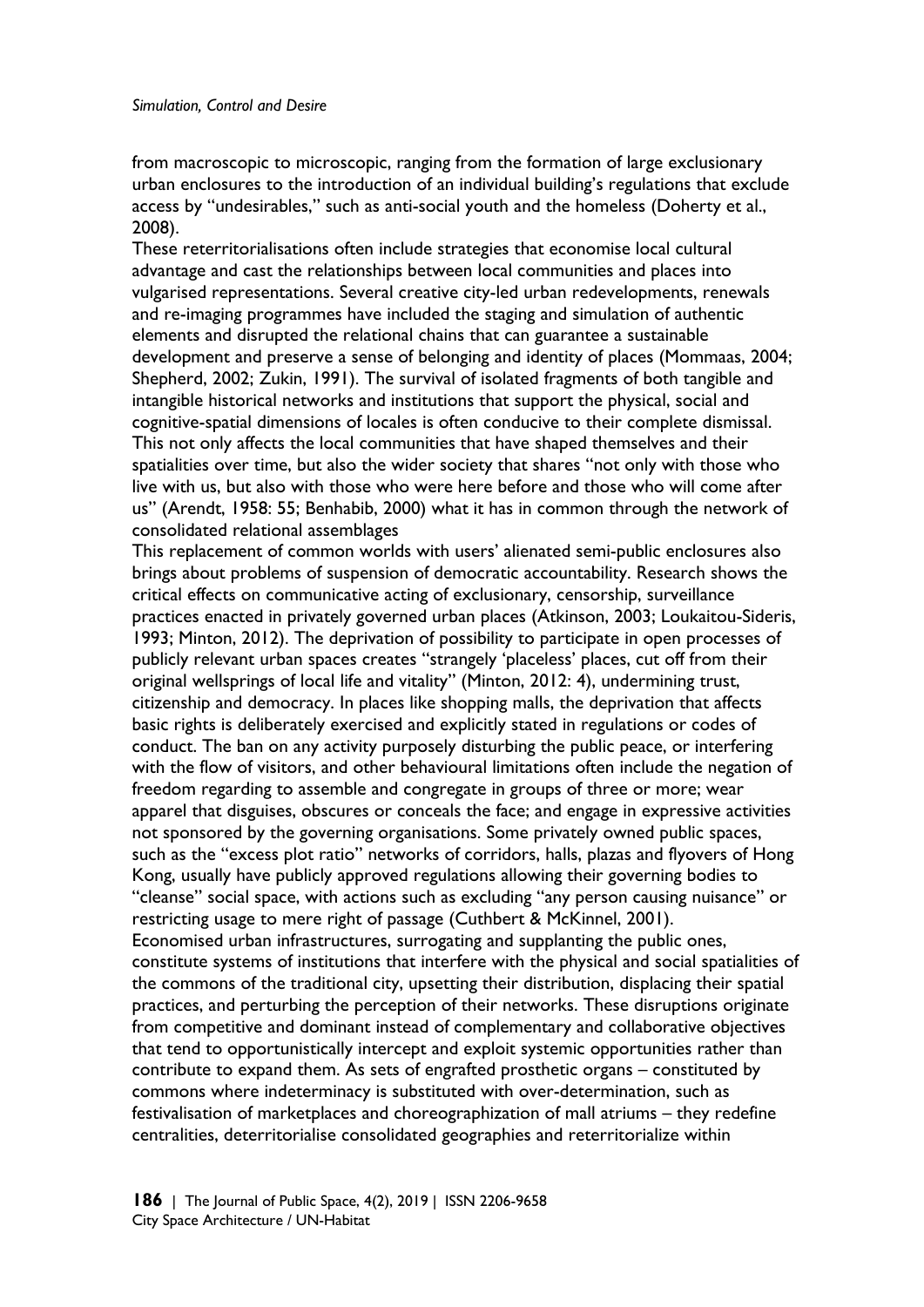controlled enclosures. These enclosures have been described as all-inclusive and semiautonomous mini-cities with enclavic character that exacerbate the on-going segmentation and polarisation of the wider city (Shane, 2011: 329ss). Their antagonism to the traditional open systems is manifested not only in their introversion, but also in the seamless transitional space that interconnects them. This space is made of armatures, such as urban freeways and subways, that have high capacity, social neutrality, and weld the scattered enclosures into seamless city-wide rhizomatic assemblages

Specific to the enclavic assemblages is the strong transductional capacity (i.e., the ability to use information to iteratively transform perception and usage of space) that makes them a peculiar kind of Foucauldian heterotopia. The extension and complexity of their systems transform interiors into exteriors, peripheries in to centres, making their introverted, displaced and disjoined places sites of normalised and habitual experience. Their all-inclusiveness reproduces, as an allegoric mirroring, the "real" centres of the city that they supplant: by normalising both discontinuity and simulative reproduction, they contest, suspend, neutralise or invert the set of relations that they simultaneously designate (Foucault, 1995, 2008 [1982]).

Importantly, these assemblages produce sequences of conflicting juxtapositions that both formally and semantically frame the displaced reproductions with the most obvious representational and functional reference: the ideal city. As described by Gernot Bohme (2012: 258), imposing meta-narratives of "cityness" evokes meanings, experiences and patterns of what is "other" to them. Overarching structures of coordinated typomorphological reproductions of stereotypical representations mirror "past or distant public places" (Goss 1993: 19). Pseudo-commons, such as arcaded streets, fountain squares, local market halls, establish the backbone of their urban structure with imitative layouts, massing, material connotations and naming. Places are often named to proclaim their virtual publicness as "civic plazas," "town squares" (Manfredini, 2017); occasionally, ostenting bold explicit themes, such as the Venetia, Parisian and Londoner flagship Sands mega-resort cluster in Macau. The corollary function of these "fixed scenes" is to set the tone for chains of sub-otherness of shopping and entertainment to be nestled "ad infinitum."

## **3. From ambivalence to contradiction: The illusionary compensation of "othernesses" and the abstractive differentialism of simulacra**

Among the numerous theoretical interpretations that analyse the efficaciousness of the hyper-spatialities of these heterotopic places in establishing themselves as prime social catalysts in our cities, significant ones focus on their capacity to constitute apparatuses that lure their users by producing illusionary environments. Particularly useful, to critically address the evolution of this discussion on the age of pervaded augmented representation, are the specific contributions to the discourse on illusion and simulation in complex relational systems of Michel Foucault and the duo Deleuze and Guattari. Elaborating the concept of heterotopia, Foucault delineates a systematic description of its constitutive principles, including one that concerns its function to relate the real and the imaginary (De Cauter & Dehaene, 2008b: 25, 27). This function is to regulate the relations between the heterotopic place and "the rest," by embodying the non-real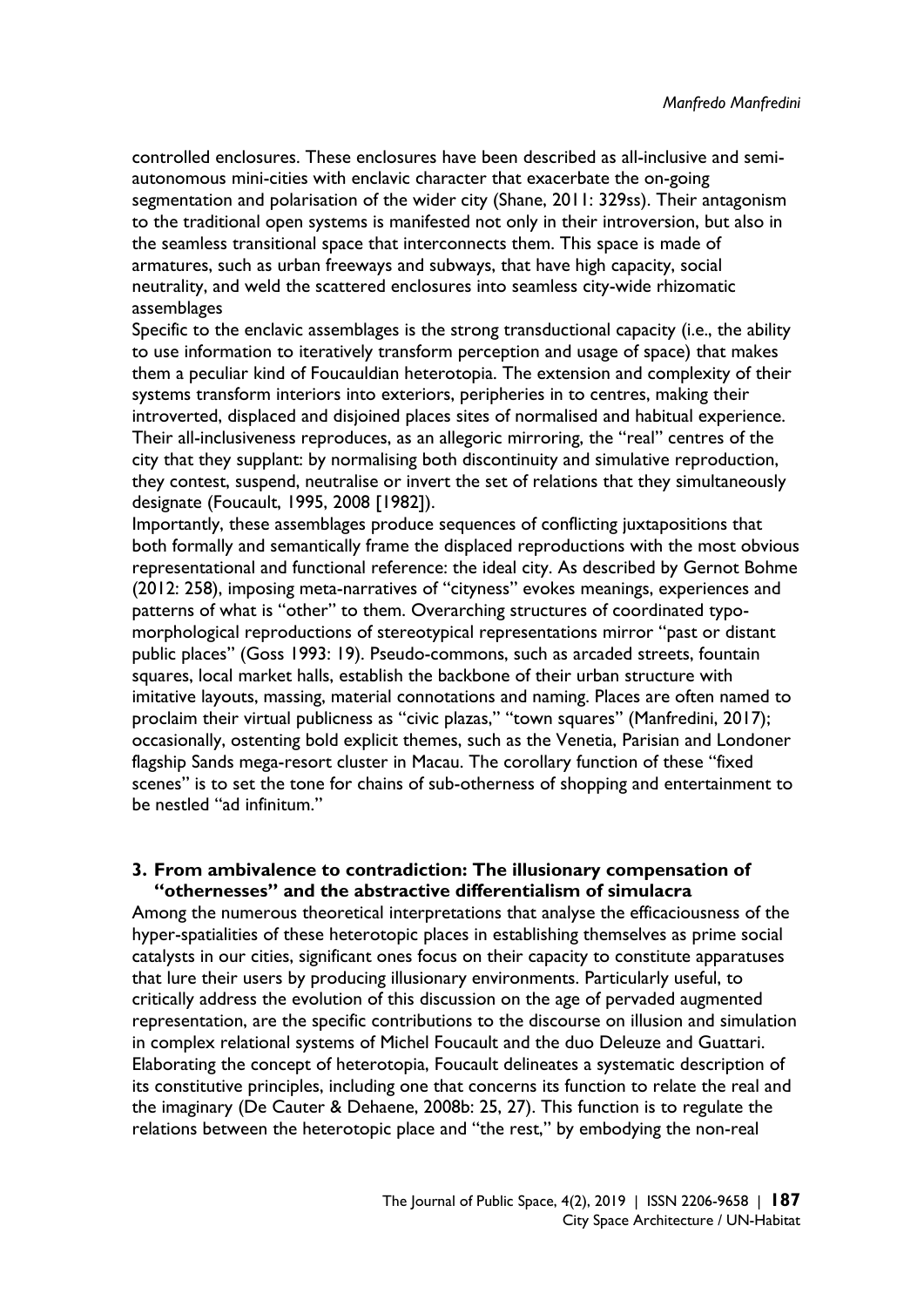spaces of utopia and making it the vehicle to access the wonder – the most precious treasures concealed in the "gardens" of the world (Foucault, 2008 [1967]: 22). As means to achieve this, Foucault identifies a range between two extreme poles: illusion and compensation. Compensation is delivered by places that deploy an abstracted reality "as perfect, as meticulous, as well arranged as ours is disorderly, ill construed and sketchy" (Foucault, 2008 [1967]: 21; Shane, 2005: 37, 42). Illusion is afforded with very special mechanisms that, whilst providing conditions to satisfy desires, deploy the crucial awareness agency of enabling the subject to understand the illusive nature of the "real" and the supressing nature of the superstructures in "the interior of which human life is enclosed and partitioned" (Foucault, 1995: 21).

The urban enclavic transductional assemblages adopt this functional principle in a very peculiar way. They conflate the two extreme delivery means of the functional principle by packaging illusion and compensation in a simultaneous, yet disjoined, conveyance. On the one hand, digitally enhanced transductive simulation is used to deploy compensatory conditions that make real or virtually accessible idealised paradigms of civic order and social harmony; on the other hand, illusion is employed to offer semi-fictional conditions that embody desired realities "supposed to lift us out of the mire of our everyday lives and [lead us] into the sacred spaces of ritualized pleasures" (Zukin, 1995: 1). Their awareness agency unveils the ineffectuality of these mirrored pseudo-cities exposing the mechanisms of control and deception that leave the forces triggered by desire hindered and unable to unfold their "greatest reserve of imagination" (Foucault, 1995: 22). The consolatory and relieving compensation is crushed by the limitations of unilateral governance's policies (e.g., rigid codes of conduct, opening hours and location of augmented reality points of interest [POI]) and procedures (e.g., panoptical and integrated physical and digital surveillance methods). The illusory experience unveils the superstructuralism of the systems manifesting the untimeliness and non-appropriateness of the reified practices and rites (e.g., the minimal relationship-building capacity of McDonaldised coffee shop and parochial spaces created with augmented reality games). A paradox presented by these augmented and simulative heterotopias is their growth in popularity in spite of their manifested deviousness. Their governing bodies attract people by exploiting the power of desire to attract people with the production of utopian embodiments that, equivalent to the Foucauldian greatest reserve of imagination: the ships of the colonial times (Foucault, 1995: 22) that made accessible the most precious treasures of the age. Yet, they develop a contradiction between the instrumental dominating ends and the free play of desire. This results in fallacious simulations whose mirroring methods enact a form of productive repetition that intensifies autonomous associative processes of spatial reappropriation. Relevant evidence of this paradox is found in the social construct autonomously generated by individuals and communities with the digitally enabled creation of materials, links and spatialities. An example is the disproportionately high amount and quality of place-based interactions and spatial representations produced in these places on image-based, locative digital social media (Manfredini, 2019; Manfredini & Rieger, 2017; Tian et al., 2017).

The theory developed by Deleuze (1994), in his seminal discussion on repetition, entails a crucial aspect of simulation that illuminates this representational paradox. Deleuze identifies repetition as a subversive force of differentiation that counteracts the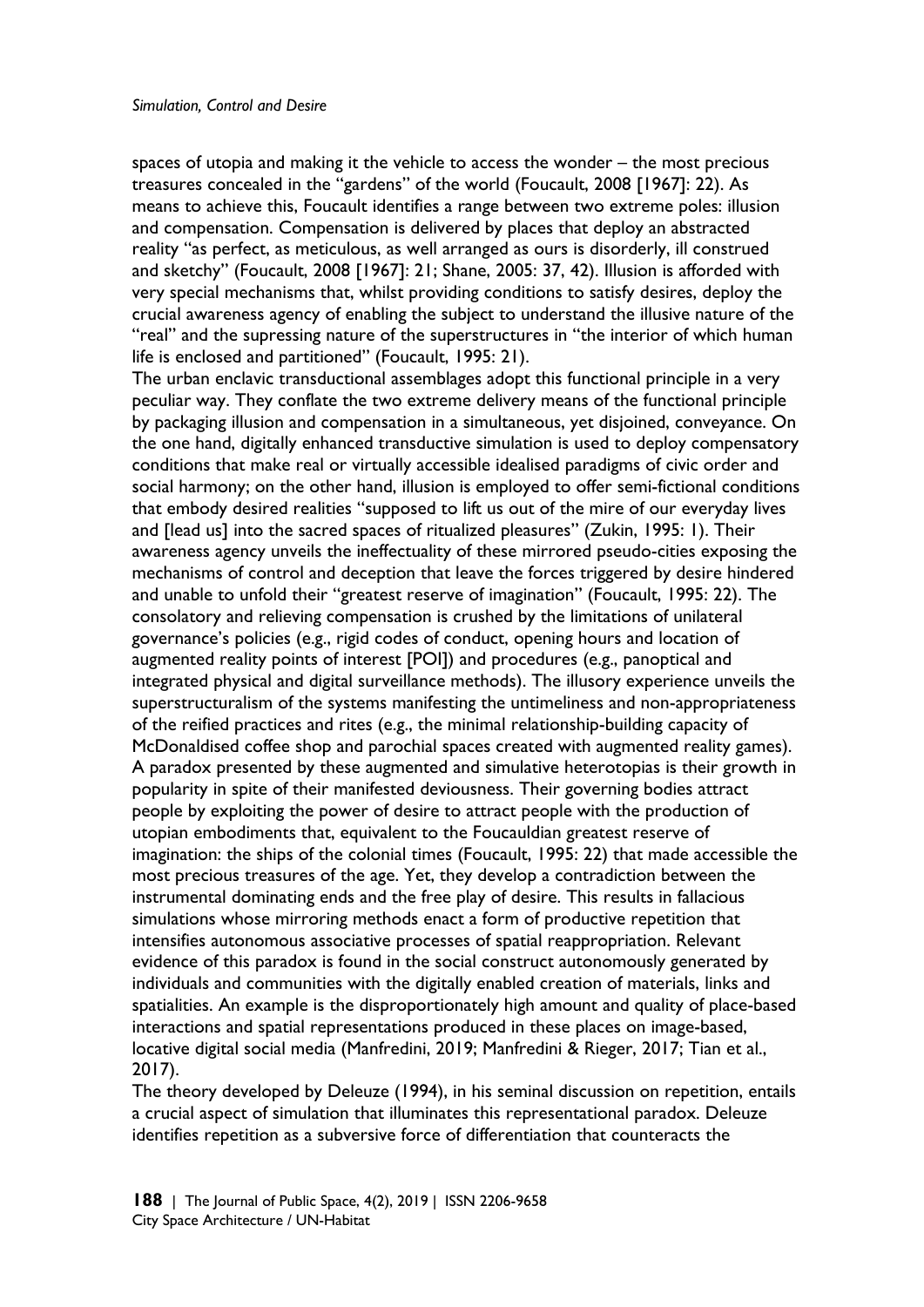enforced suppressions of imaginary capacity. It institutes instances of individuation, rather than creating homologating, inauthentic and impure copies. It actualises ideas and reconstitutes or re-creates a type of spatial instance that does not replace reality, but rather produces reality by appropriating it through a "despotic overcoding" (Deleuze, 1994: 38, 67; Deleuze & Guattari, 2000: 210; D. Smith, 2006). The overcoding results from an independent and creative interpretation of what is repeated through a fabulatory process that uses "'redundancy' or 'excess' to reassociate and open to infinite new interpretations elements that have been disjoined for dominating and controlling purposes" (Deleuze & Guattari, 1987: 114). The recognition of simulation as a productive force constituted by the differential nature of repetition that opposes homogenising forces reflects what Lefebvre identifies as "presence." Presence is a creative and inventive condition. Its manifestation emerges when repetition produces difference through the encounter of the event in the dramatic becoming of the haecceity and opposes what effaces the "immediate" and interrupts interaction – the "present" as cunning repetition conformed to a standard (Lefebvre, 2004 [1992]: 7, 39, 47). This opposition is the same for "differential" to "abstract" spaces (1991 [1974]: 352–400), where, by simulating presence, hegemonic powers erase differences and surrogate relations with derivatives that disdain life to implement oppressive and repressive strategies of control, homologation, hierarchic order and segregation.

## **4. Abstractive forces: Simulation and desire control**

This and the following section discuss the paradoxes emerging in the conflictual relations between abstract and differential spaces, exploring what fuels the simulatory spatial production of the enclavic transductional assemblages. The interpretation of the forces behind the advanced transductive simulations, which transform the commercial abstract spaces of the heterotopic assemblages in the age of experience economy, is guided by the theories of Deleuze (and Guattari) on the internal dynamics of the conflicting yet consubstantial oppositions that make individuals invest in social systems that constantly repress them (D. Smith, 2007: 74). This enables us to read commercedriven complexes as apparatuses created to elaborate and fulfil customers' desires to consumerism ends. It unveils how expressed, latent and induced drives and impulses are captured with simulated realities that deflect and commodify them through surrogate instances. "Empty bodies without organs" (Deleuze & Guattari, 2000: 9–17) are produced by overpowering organisations to homogenise and disestablish spontaneous organisational life, creating a realm of scripted relationality with manufactured ecologies that take the place of indigenous ones. They tease and betray drivers of desires by obliterating the fundamental oppositions on which they rely. The disestablishment of dyads such as real/represented, authentic/counterfeit, and homogeneous/fractured make it possible to re-morph, de-associate, uncouple and "crudely" cobble back together (Lefebvre, 1991 [1974]: 309, 352–356, 636) desires and needs of individuals to match them to lacking elements of social formations cunningly designed and imposed on them (D. Smith, 2007: 73–75).

In these complexes, to prevent the potentially disruptive effects of autonomous differential forces, simulation is implemented with abstractive routines of controlled and automated repetition (Lefebvre, 2004 [1192]: 40, 1991 [1974]: 38–39, 352–356, 636;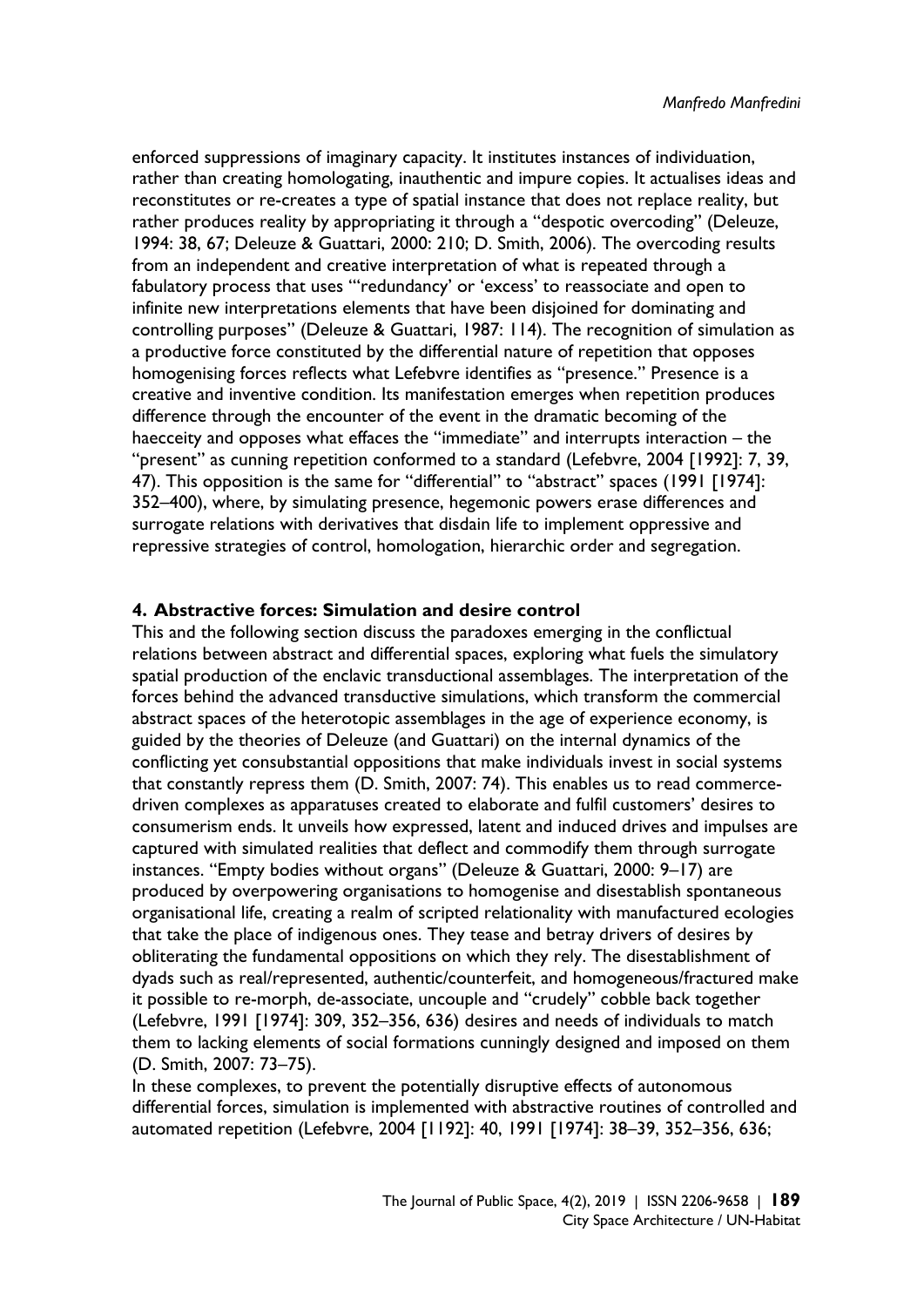Deleuze & Guattari, 1987: 211–212). The critique on these routinary, simulative processes has been extensive and has produced comprehensive descriptions of the surreptitious ways in which desire is exploited by established economic powers to influence and control users' behaviours and choices. Appraisals of the specific methods that cope with transformational experience economy imperatives and their "participatory" approach to choice, creativity, and self-realisation, include the discourse evolved from the Debordian critique of the strategies and effects of the "super-added information" in *The Society of the Spectacle* (1983). Important elaborations address the novel forms in which publics are subjected to the "strangling seduction" of the deceptive and consolatory commodity fetishism of the seamless global "junkspace" (Koolhaas, 2002: 176). The efficacious use of the power of desire is described as a complement to the enhancement of socio-spatial fragmentation, compartmentalisation, and segregation.

In contemporary cities, the diffuse scarcity of civicness (i.e., lack in centrality and differentiation, communal and communing spatialities [urban commons and amenities], and identity and referentiality), particularly acute in has favoured the deployment of these apparatuses of simulative actualisations in full-scale heterotopic collective social spaces, such as integrated shopping malls with entertainment, cultural, employment and residential components. The creation of these surrogative "live, work and play" conflations includes the deployment of the state-of-the-art digital technologies that transform the core "abstractive" apparatuses of the modern malls into ultra-virtualising into multiscalar hypermediated relational assemblages.

Technological advances enable to create multilevel apparatuses of resonances where abstraction and differentiation are do not differ because of the rigidness or suppleness segmentarity, but for the openness or closure of their systems. Reproducibility, molarity, bounding, rigidness, discreteness and continuous induced mutation, their key features, as listed by Deleuze and Guattari (1987: 210–13), are dissimulated and proposed as their "differential" opposites: individuation, molecularity, openness, suppleness, and continuous produced mutation.

Individuation and molecularity are dissimulated with the introduction into the consumption systems of front-line participatory production practices. Personalised engagement using artificial intelligence, predictive analysis, and the Internet of Things, activates various forms of independent labour and creativity of the consumer (e.g., digital shopping assistant services that allow the customer to order multiple meals from different restaurants within the same mall, select dishes and their ingredients, and set the preparation time according to desired collection routine). The dissimulation also includes advanced individual profiling of expressed and monitored preferences, and personalised emotional labour. These services, whilst substantially improving the customer's experience, choice and effectiveness, produce radical homogenisation that affords major competitive advantages to large international corporations over small local agencies (e.g., requiring major investments in setup and maintenance of services subject to steady innovation involving big data analytics, enterprise cloud and cyber security).

Openness is provided by participatory digital spatial transduction that enables individuals to access multiple spatial and social sub-realms and engages them in inexhaustible numbers and combinations (e.g., providing multidimensional links to the multitude of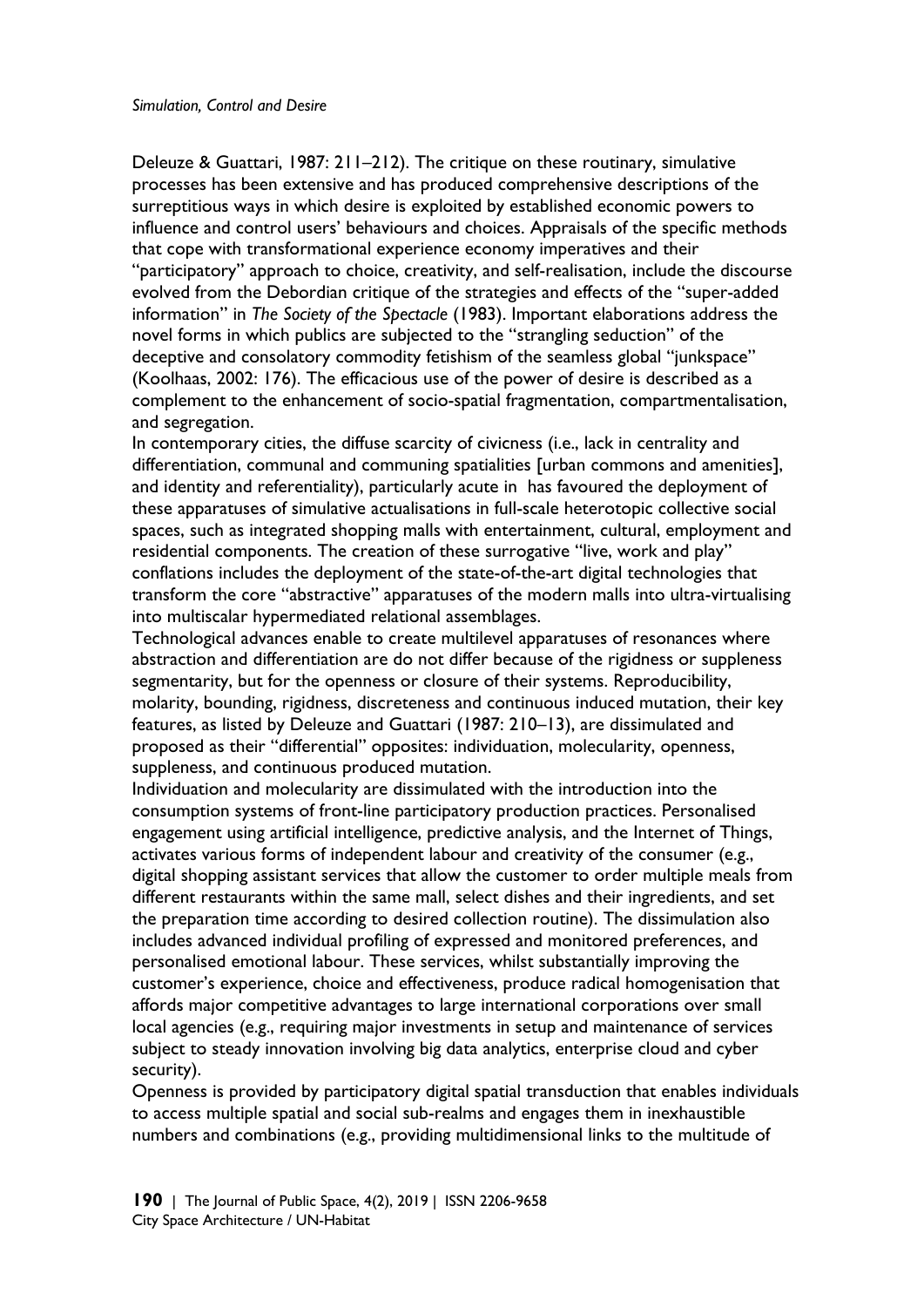actants that visit the centres). Openness is also combined with suppleness in the use of transduction to grant personal "tunability" of places and atmospheres by making the experiential multiple layers modifiable and adjustable to individual needs (Coyne, 2010). There, the plasticity of their environments is finely orchestrated to manipulate behaviours and coordinate the kaleidoscopic conflation of goods and services for hyperconsumption (e.g., cunningly placing POIs in a mall courtyard to encamp parochial realms of AR games, such as Pokémon Go's "stops" and "gyms").

The combination of participatory consumption, transduction and tunability in conditions of improved experientiality and relentless eventfulness affords an internal incremental production, becoming and continuous mutation. This expands networkability by providing infrastructure and services to assist multimodal access to and multidimensional communication with a widening multitude of people and things both compresent and remote, spatially and chronologically (e.g., the intense social campaigns of mall operators to improve experience and support the expansion of digital communities on social media, such as Facebook, Twitter, Instagram, and Pinterest). The increments in social networks, particularly acute in digital media, are strongly supported, monitored and controlled by the hegemonic organisations, since, more and more, participatory processes occupy a central role in marketing strategies. Overall, artfully compounded deceiving and simulation tactics unfold systems of overabundant social, material and cognitive loops with apparent self-sufficient character. They capture desire with relationality-forming mechanisms that entrap it in closed loops centred on commodities and embed it in a hybrid experience of the lifeworld that involves socialisation (Bäckström, 2011; Massicotte et al, 2011) play and wellbeing (e.g.,

the augmented reality games capacity to redefine technological and cultural practices [Hiorth & Richardson, 2017] and stimulate physical activity [LeBlanc & Chaput, 2017]). This is achieved by providing pre-constituted locked assemblages of disparate elements, such as scripted events that spark controlled social play between unacquainted people, or making available predetermined and programmed assembling devices, such as activating networking POIs of locative digital social media.

To afford imperviousness to these mechanisms, their domains are endowed with close, self-referential systems that guarantee control and prevent the development of autonomous forces that enable genuine engagement in open, productive and creative acts. Within these loops, simulation, paraphrasing Daniel Smith's (2006) comments on the concept of simulacrum, renders indiscernible and internalises the difference between heterotopia and the city itself – "the rest," the left over – "thereby scrambling the selection and perverting the judgment" (102).

# **5. Conclusion: Resilient commons, differential forces and the liberating power of desire**

The creative and productive power of desire triggers differential forces that express the resilience embedded in the autonomous socio-spatial assemblages. Constituting open systems with molecular associations and incremental production in continuous evolution that thrive in enhanced places of participatory consumption, transduction and tunability, it introduces disruptive challenges in the closed systems of the illusionary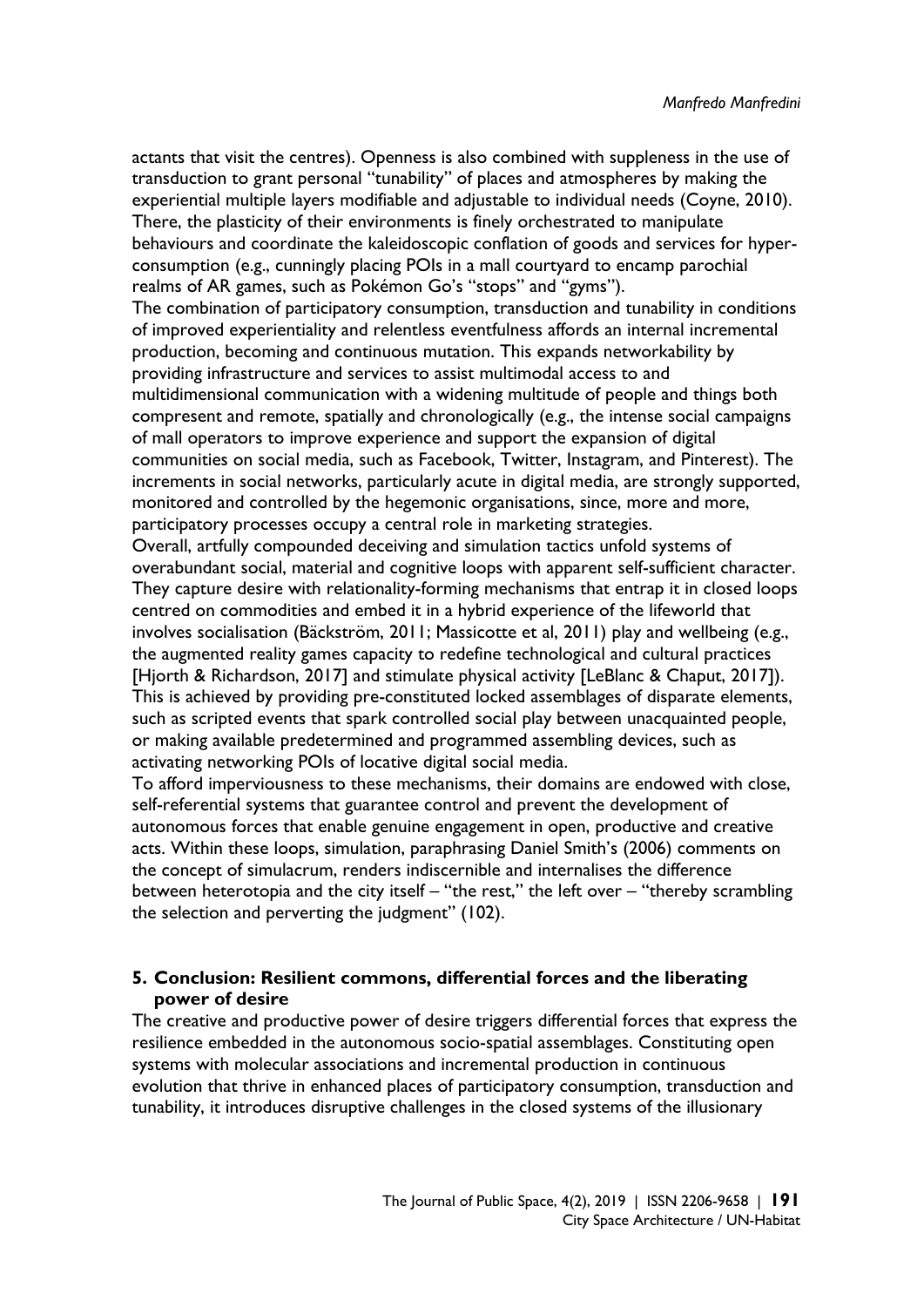heterotopias and develops autonomous forms of socio-spatial relationality and territorialisation.

In their discussion on territories and networks, Deleuze and Guattari (1987) state that the power of desire operates in a dual relational process of a primarily social kind, where connections and productive associations are simultaneously assembling and being assembled (212, 399). Similar to the Lefebvrian "production of space," the ambivalence of desire consists of its capacity to produce associations whilst producing its desiring subject. Its autonomy and independence towards differential production contrasts the closed circles of redundancy of the abstractive spatialities of the instituted powers. As Lefebvre (1991 [1974]) puts it, referencing Nietzsche's "Grand Desire" – desire strives "to overcome divisions – divisions between work and product, between repetitive and differential, or between needs and desires" and liberate conflicts and differences that are therewith materialised (392–393).

Desire penetrates in abstractive, spatially transductive and tunable commercial assemblages through the gap opened by their false alliance with participatory consumption. It introduces its core differential agency in the progressively autonomous dynamics of the new modes of production of the collaborative economy that the abstractive simulation process intends to mirror, yet cannot dominate. In a resilient development, it generates what Lefebvre (1991 [1974]) calls a "transitional state" where growing internal conflicts cannot last indefinitely (374). From the perspective of the integral sustainability of Deleuze and Guattari, the contradiction between, on the one hand, the segmentation and compartmentalisation of the ever-expanding simulative mechanisms controlled by the instituted powers and, on the other hand, the steadily growing autonomous production of emancipatory associative and experimentally creative desiring machines, becomes increasing untenable.

Examples of the crisis of these conflicts in everyday life can be found in the digital sphere; whilst the abstractive forces steadily enhance the performance of their digital media infrastructure to implement their core hyper-consumerist strategies, reinforce their socio-spatial hegemony and cope with the democratisation imperative of the sharing economy, the very same infrastructure supports the growth of the autonomous aggregations and associations that are a key characteristic of the latter. Two relevant paradoxical cases concerning non-compliant digital media usage are: a) the concurrent vetoing of taking photographs and videos in shopping malls – as warned at each of their entry points – and the contrasting support given to interaction on image-based social media services; and b) the development of "online to offline" retail systems – that merge traditional and online marketing of the same company – and openly accept the brazen purchase practices of customers who, straight after trying and selecting the goods, proceed to buy them from cheaper online competitors.

The difficulty in controlling the freeing agency of simulation supports the development of relational processes that permanently increase the number of "deviant" associations and connections. They range from being wholly antagonist to accomplices in deflecting their own desires, yet both open paths towards important reappropriation of creative and cultural experiences (Harvey, 2012: 11-14; Miles, 2012; Miles & Miles, 2004; Rifkin, 2000; Susilo & De Meulder, 2018; Styhre & Hagberg, 2013; Witkin, 2003: 3-5; Zukin, 1995). These processes, bolstered by the subversive agency of the productive desire, strengthen the capacity and power of autonomous actants to establish autonomous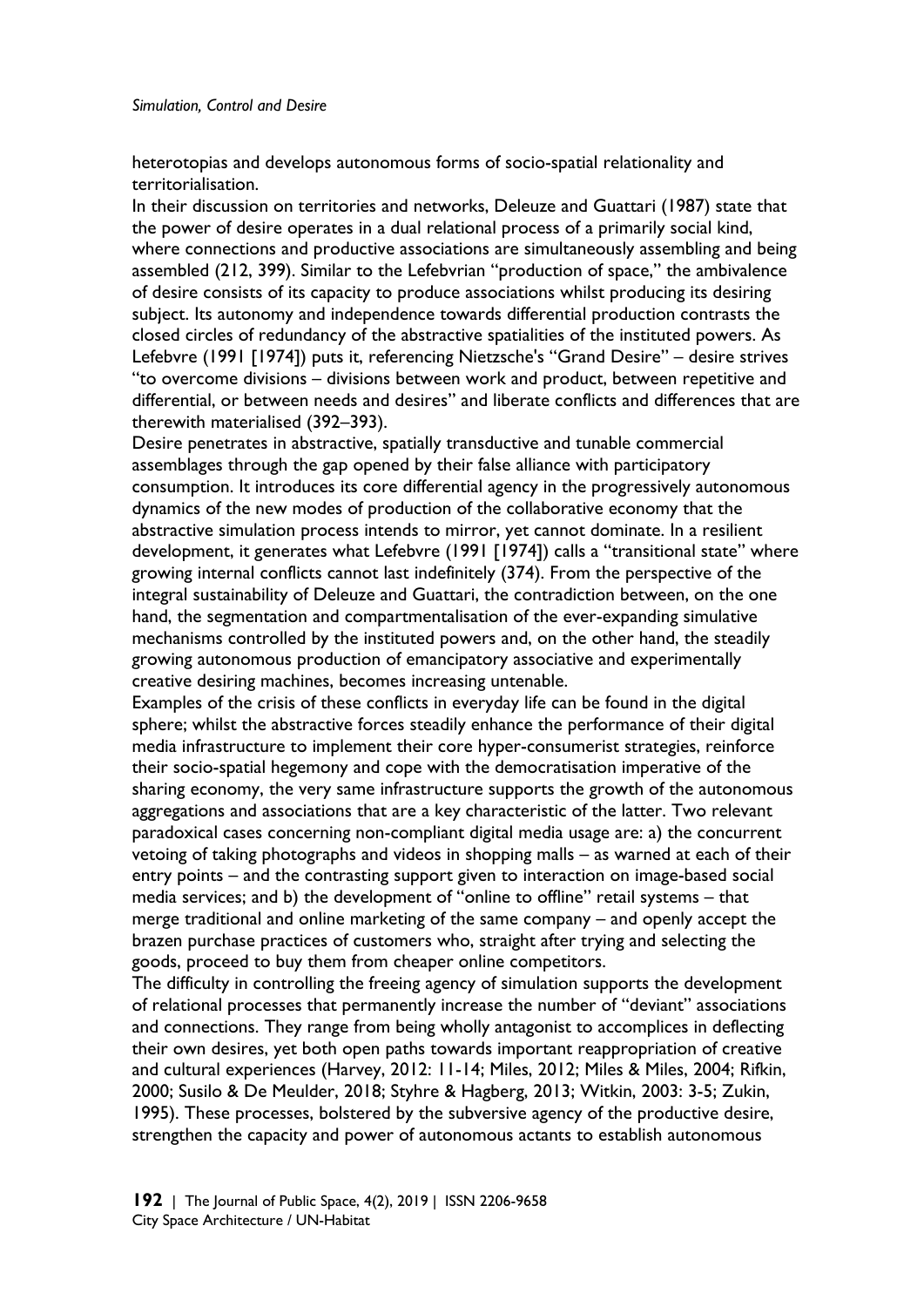association that deterritorialise and reterritorialise the ever-expanding realms of augmented transductional contextualisation. Haecceity-driven becomings have already shown phenomena of mall "cannibalisation" (Susilo & De Meulder, 2018: 149) that transvaluate the context, "letting its parts fly free to connect in diverse ways" (Petrescu, 2005: 45). Guaranteeing the exercise of theright to difference, these assembled/assembling heterotopias efficaciously reactivate the lived temporality of "the rest" – what has been abstracted, excluded and marginalised. By widening the fractures of the closed systems, the play of the commodity spectacle and the fabricated metanarratives of control are unmasked, unveiling the way desire is subjugated by control mechanisms that manipulate the flow of interaction and the formation of associations. The repression of relational needs loses its effectiveness, destabilises the gained complicity of the user in the production of the consumerist spectacle of goods, and unlocks the productive production of the loops of redundancy or "excess." The metamorphic networks and the multiple "lines of flight" granted by the democratisation of the simulative digital atmosphere of transduction set free unrestrained simulative chains of spatial production. These, in turn, pioneer forms of antagonistic reappropriations and re-association of individuals and spatialities, responding to the demands of productive desire to transform the simulated common world into an actual one. The reintroduction of individual autonomy and independence supports novel collective forms of a political project for the reinstitution of the right to the city and right to difference, which includes the resistance against rigid segmentation, dispossession, segregation and abstraction of the "civic." New civic institutional systems, counter-hegemonic organisation and commoning forces operate a restructuring of the deterritorialised commons, building "alliances and linkages across space in such a way as to mitigate or challenge the hegemonic dynamics of capitalist accumulation that dominate the historical geography of social life" (Harvey, 1989: 16) for the affirmation of a "space of the dream" (Lefebvre, 1991 [1974]: 35) with supple commons where desire has full play to sustain a robust and integral wellbeing.

#### **Acknowledgement**

This research is funded through the New Zealand's Ministry of Business, Innovation and Employment of programme *Building Better Homes, Towns and Cities, National Science Challenge* contestable fund - *Give Us Space project*.

#### **References**

Anderson, B., & McFarlane, C. (Eds.). (2011). Assemblage and geography. *Area*, 43, 124–64. Arendt, H. (1958). *The human condition*. Chicago: University of Chicago.

Atkinson, R. (2003). Domestication by cappuccino or a revenge on urban space? Control and empowerment in the management of public spaces. *Urban Studies*, 40(9), 1829–1843.

Bäckström, K. (2011), "Shopping as leisure: an exploration of manifoldness and dynamics in consumers shopping experiences", Journal of Retailing & Consumer Services, 18(3), 200- 209.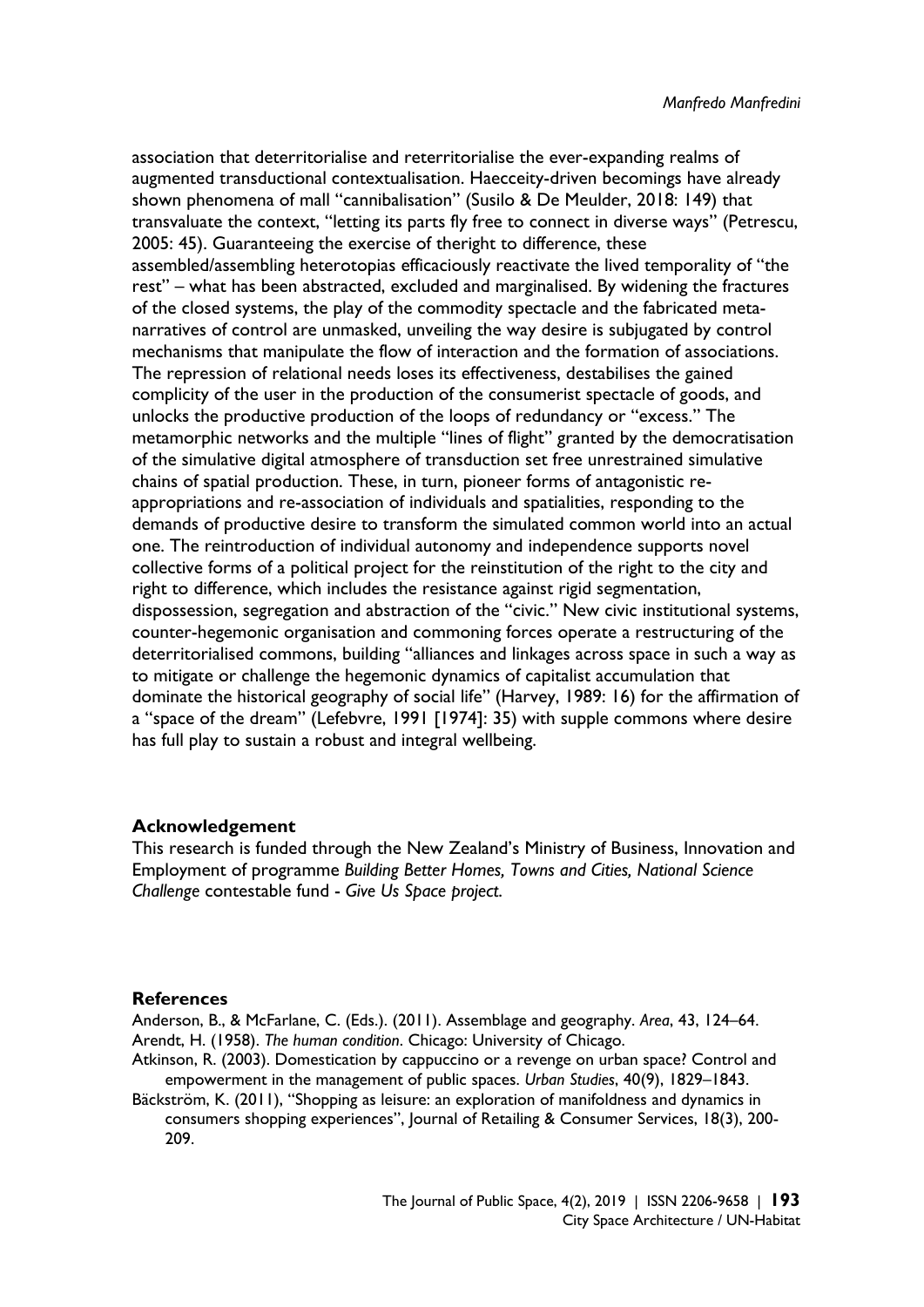- Banerjee, T. (2001). The future of public space: Beyond invented streets and reinvented places. *Journal of the American Planning Association,* 67(1), 9–24.
- Benhabib, S. (2000). *The reluctant modernism of Hannah Arendt*. Thousand Oaks: Sage.
- Bohme, G. (2012). Flanieren in der Postmoderne. Die Shopping Mall als ästhetischer Raum. *Der Architekt*, 2, 28–32.
- Bollier, D. (2002), *Silent Theft: The Private Plunder of Our Common Wealth*, New York: Routledge.
- Borch, C., & Kornberger, M. (Eds.). (2015). *Urban commons: Rethinking the city*. Abingdon, Oxon: Routledge.
- Brenner, N., & Theodore, N. (2005). Neoliberalism and the urban condition. *City*, 9(1), 101–107.
- Brighenti, A. M. (2014). Mobilizing territories, territorializing mobilities. *Sociologica*, 1.
- Calhoun, C. (1992). Introduction: Habermas and the public sphere, in C. Calhoun (Ed.), *Habermas and the public sphere. Studies in contemporary German social thought*. Cambridge, MA: MIT Press, 1–50.
- Connolly, W. (2005). The evangelical-capitalist resonance machine. Political Theory, 33(6), 869- 886.
- Coyne, R. (2010). *The tuning of place: Sociable spaces and pervasive digital media*. Cambridge, MA: MIT Press.
- Cuthbert, A., & McKinnel, K. (2001). Public domain, private interest: Social space in Hong Kong, in P. Miao (Ed.), *Public places in Asia Pacific cities*. Dordrecht, Netherlands: Kluwer Academic Publishers, 191–211.
- Davis, M. (1990). *City of quartz: Excavating the future in Los Angeles*. New York: Verso.
- Dawson, A. (2010). Introduction: New enclosures. *New Formations*, 69, 8–22.
- Debord, G. (1983). *Society of the spectacle*. Detroit: Black & Red.
- Dehaene M., & De Cauter, L. (2008a). Heterotopia: A postcivil society, in M. Dehaene & L. De Cauter (Eds.), *Heterotopia and the city: Public space in a postcivil society.* Abingdon, Oxon: Routledge, 3–9.
- Dehaene M., & De Cauter, L. (2008b). Notes, in M. Dehaene & L. De Cauter (Eds.), in *Heterotopia and the city: Public space in a postcivil society.* Abingdon, Oxon: Routledge, 22–29.
- Deleuze, G. (1994). *Difference and repetition*, New York: Columbia University Press.
- Deleuze, G., & Guattari, F. (1987). *A thousand plateaus*. Minneapolis: University of Minnesota Press.
- Deleuze G., & Guattari, F. (2000) *Anti-Oedipus: Capitalism and schizophrenia*, London: Athlone.
- Doherty, J., Busch-Geertsema, V., Karpuskiene, V., Korhonen, J., O'Sullivan, E., Sahlin, I., Tosi, A., Petrillo, A., & Julia W. (2008). Homelessness and exclusion: Regulating public space in European cities. *Surveillance and Inequality*, 5(3), 290–314.
- Farías, I., & Bender, T. (Eds) (2010). *Urban assemblages: How actor-network theory changes urban studies*, London: Routledge.
- Firat, A. F., & Venkatesh, A. (1995). Liberatory postmodernism and the reenchantment of consumption. *Journal of Consumer Research*, 22(3), 239–267.
- Flusty, S. (1997). Building paranoia, in N. Ellin (Ed.), *Architecture of fear*. New York: Princeton Architectural Press, 47–60.
- Foucault, M. (1995). *Discipline and punish: The birth of the prison,* New York: Vintage Books.
- Foucault, M. (2008 [1967]). Of other spaces, in M. Dehaene and L. De Cauter (Eds.), in *Heterotopia and the city: Public space in a postcivil society.* Abingdon, Oxon: Routledge, 13–29.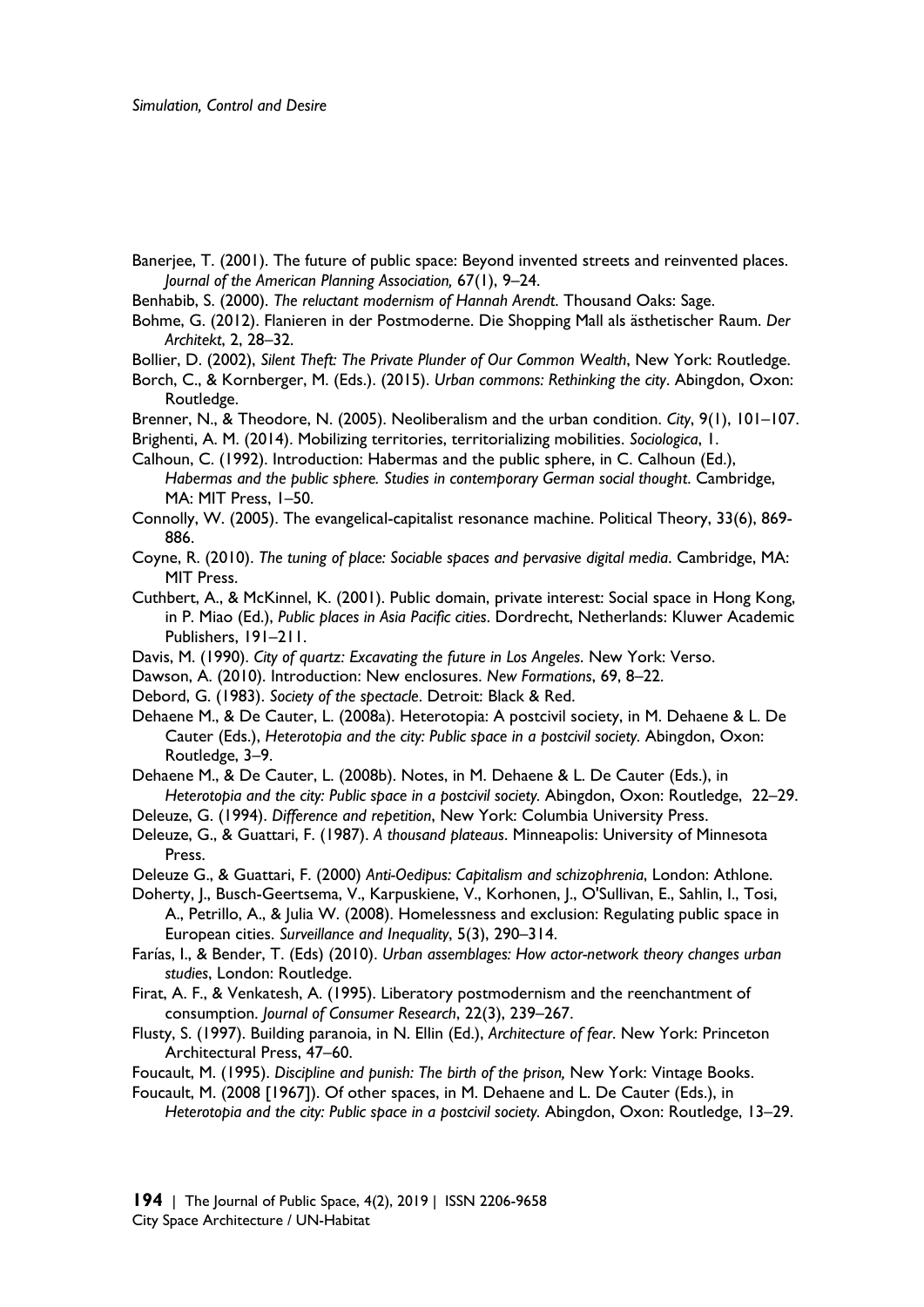- Foucault, M. (2008 [1982]). Space, Knowledge, And Power. Interview conducted by Paul Rabinow, in J (Ed.), *Power, Essential Works of Foucault (1954-1984)*, Vol. 3. New York: New Press, 349-364.
- Fuller, A., Hickey, M., & Bunnell, T. (2012). Asian urbanisms and mallness in Recording the Future (RtF) (183). Singapore: Asia Research Institute.
- Garnett, N. S. (2012). Managing the urban commons. *University of Pennsylvania Law Review*, 160, 1995–2027.
- Goonewardena, K., Kipfer, S., Milgrom, R., & Schmid, C. (Eds.). (2008). *Space, difference, everyday life: Henri Lefebvre and radical politics*. London: Routledge.
- Goss, J. (1993). The "magic of the mall": An analysis of form, function, and meaning in the contemporary retail built environment. *Annals of the Association of American Geographers*, 83(1), 18–47.
- Hardt, M. (2010) The common in communism. *Rethinking Marxism*, 22(3), 346–356.
- Hardt, M., & Negri, A. (2009). *Commonwealth*. Cambridge, MA: Belknap Press of Harvard University.
- Harvey, D. (1989). From managerialism to entrepreneurialism: The transformation in urban governance in late capitalism. *Geografiska Annaler*. *Series B, Human Geography*, 71(1), 3–17.
- Harvey, D. (2003). *The new imperialism*. New York: University Press.
- Harvey, D. (2008). The right to the city. *New Left Review*, 53, 23–40.
- Harvey, D. (2011). The future of the commons. *Radical History Review*, 109.
- Harvey, D. (2012). *Rebel cities: From the right to the city to the urban revolution*. New York: Verso Books.
- Hjorth, L., & Richardson, I. (2017). Pokémon GO: Mobile media play, place-making, and the digital wayfarer, *Mobile Media & Communication*, 5(1), 3-14.
- Hodkinson, S. (2012). The new urban enclosures. *City*, 16(5), 500–518.
- Holston, J. (2009). *Insurgent citizenship: Disjunctions of democracy and modernity in Brazil*. Princeton: Princeton University Press.
- Kärrholm, M. (2012). *Retailising space: Architecture, retail and the territorialisation of public space*. Surrey, England: Ashgate.
- Koolhaas, R. (2002). Junkspace. *Obsolescence*, 100, 175–190.
- Latour, B. (1999). On recalling ANT, in Law J. & Hassard J. (Eds.), *Actor-network theory and after.*  Oxford: Blackwell, 15–25.
- Latour, B. (2005). *Reassembling the social: An introduction to actor-network-theory*. Oxford: Oxford University Press.
- Law, J. (2009). Actor network theory and material semiotics, in B. S. Turner (Ed.), *The new Blackwell companion to social theory*. Malden, MA: Blackwell, 141–158.
- LeBlanc, A., & Chaput, J.P. (2017). Pokémon Go: A game changer for the physical inactivity crisis? *Preventive Medicine*, 101, 235-237.
- Lee, S., & Webster, C. (2006). Enclosure of the urban commons. *GeoJournal*, 66, 27–42.
- Lefebvre, H. (1991 [1947]). *The critique of everyday life*, Volume 1 (J. Moore trans.). London: Verso.
- Lefebvre, H. (1991 [1974]). *The production of space.* Oxford: Blackwell.
- Lefebvre, H. (1996). *Writings on cities*. Cambridge, MA: Blackwell.
- Lefebvre, H. (2003 [1970]). *The urban revolution* (R. Bononno, trans.). Minneapolis: University of Minnesota Press.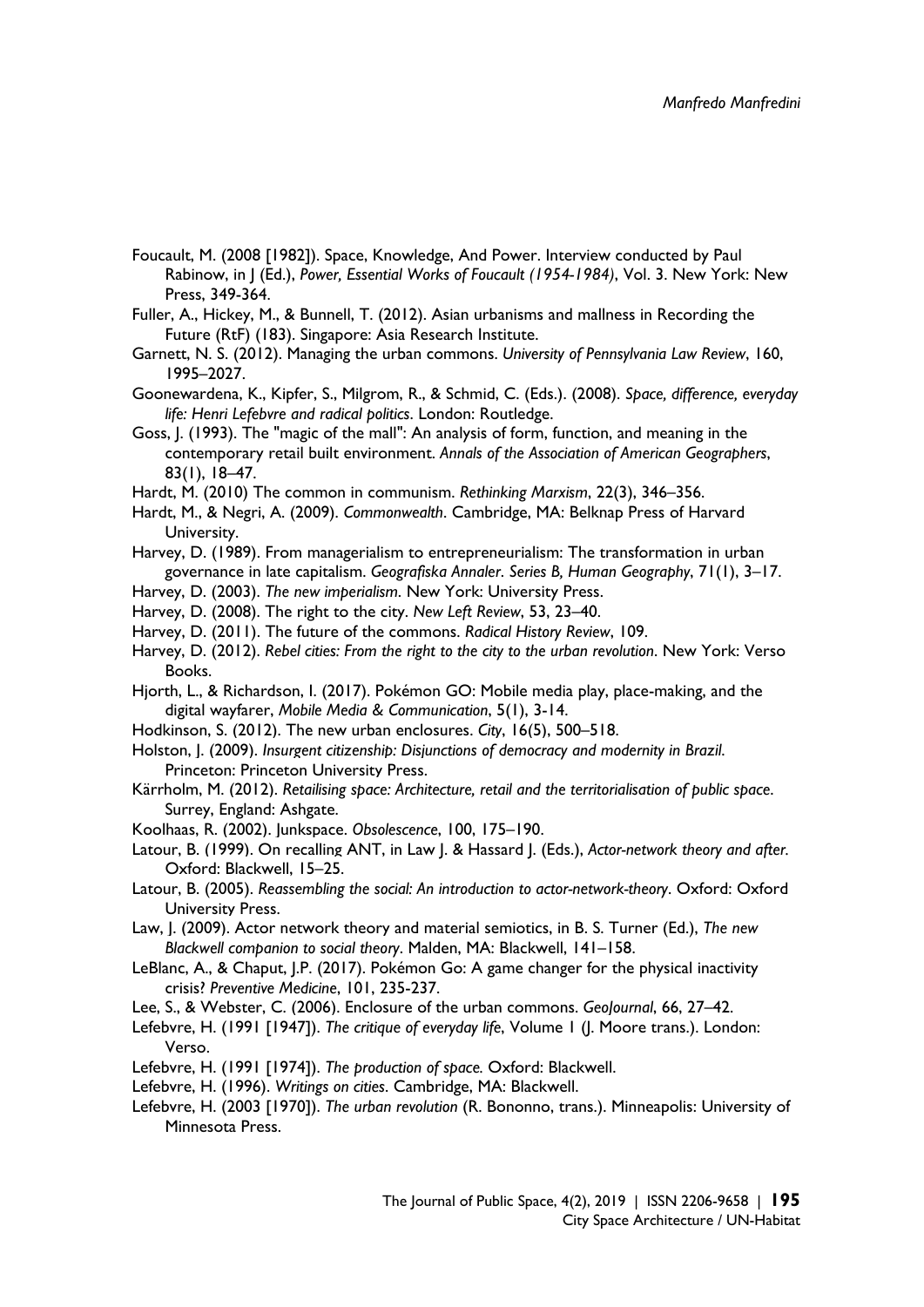Lefebvre, H. (2004 [1992]). *Rhythmanalysis, space, time and everyday life.* London: Continuum.

Loukaitou-Sideris, A. (1993). Privatisation of public open space: The Los Angeles experience. *The Town Planning Review*, 64(2), 139–167.

Low, S. (2006). How private interests take over public space: Zoning, taxes, and incorporation of gated communities, in S. Low & N. Smith (Eds), *Politics of public space*. New York: Routledge, 81-104.

Low, S., & Smith, N. (Eds.). (2006). *Politics of public space*. New York: Routledge.

- Manfredini, M. (2017). The augmented meta-public space: Interpreting emerging transductive territories in enhanced centres of consumption. *The Journal of Public Space*, 2(3), 111–128.
- Manfredini, M. (2019). Give us space: Improving community well-being by enhancing performance and communication of semi-public space in the evolving public realm. Retrieved from https://www.drh.nz/give-us-space/
- Manfredini, M., & Jenner, R. (2015). The virtual public thing: De-re-territorialisations of public space through shopping in Auckland's urban space. *Interstices: Journal of Architecture and Related Arts*, 16, 70–81.
- Manfredini, M., & Rieger, U. (2017). Dynamics of territorial production in situated and community projects, in D. Brown, M. Manfredini, P. McPherson, A. Pretty, U. Rieger, & M. Southcombe (Eds.), *Crossing boundaries: Reflections on applied collaborative architectural research*. Siracusa, Italy: Lettera Ventidue, 159–166.
- Manfredini, M., & Ta, A. N. (2016). Co-creative urbanism: The production of plural evolutionary spatialities through conflicts and complicities between public and private in the streets of Hanoi, Vietnam. *Joelho, Journal of Architectural Culture*, 7, 132–155.
- Manfredini, M., & Ta, A. N. (2017). The production of pluralistic spatialities: The persistence of counter-space territories in the streets of Hanoi, Vietnam, in R. Galdini, A. Marata & M. Spada (Eds.), *Creative cities: Public space and everyday places*. Rome: CNAPPC, 373–381.
- Manfredini, M., Xin, T, Jenner, R., & Besgen, A. (2017). Transductive urbanism: A method for the analysis of the relational infrastructure of malled metropolitan centres in Auckland, New Zealand. *Athens Journal of Architecture*, 3(4), 411–440.
- Manfredini, M., Zamani G., F., & Leardini, P. (2017). Instances of emerging agonistic spatialities in the contemporary city: The production of differential geographies in the public space of Istanbul. *Asian Journal of Humanities and Social Studies*, 5(5), 281–291.

Massey, D. (2007). *World city*. Cambridge, England: Polity.

- Massicotte, M. C., Michon, R., Chebat, J. C., Joseph Sirgy, M., & Borges, A. (2011). Effects of mall atmosphere on mall evaluation: Teenage versus adult shoppers. Journal of Retailing and Consumer Services, 18(1), 74–80.
- McFarlane, C. (2011). *Learning the city: Knowledge and translocal assemblage.* Oxford: Wiley-Blackwell.
- McQuire, S. (2008). *The media city: Media, architecture and urban space*. Los Angeles: Sage.
- Merriman, P. (2012). Human geography without time-space. *Transactions of the Institute of British Geographers*, 37(1), 13–27.
- Miles, S. (2010). *Spaces for consumption: Pleasure and placelessness in the post-industrial city*. Los Angeles: Sage.
- Miles, S. (2012). The neoliberal city and the pro-active complicity of the citizen consumer. *Journal of Consumer Culture*, 12(2), 216–230.
- Miles, S., & Miles, M. (2004). *Consuming cities*. New York: Palgrave Macmillan.

**196** | The Journal of Public Space, 4(2), 2019 | ISSN 2206-9658 City Space Architecture / UN-Habitat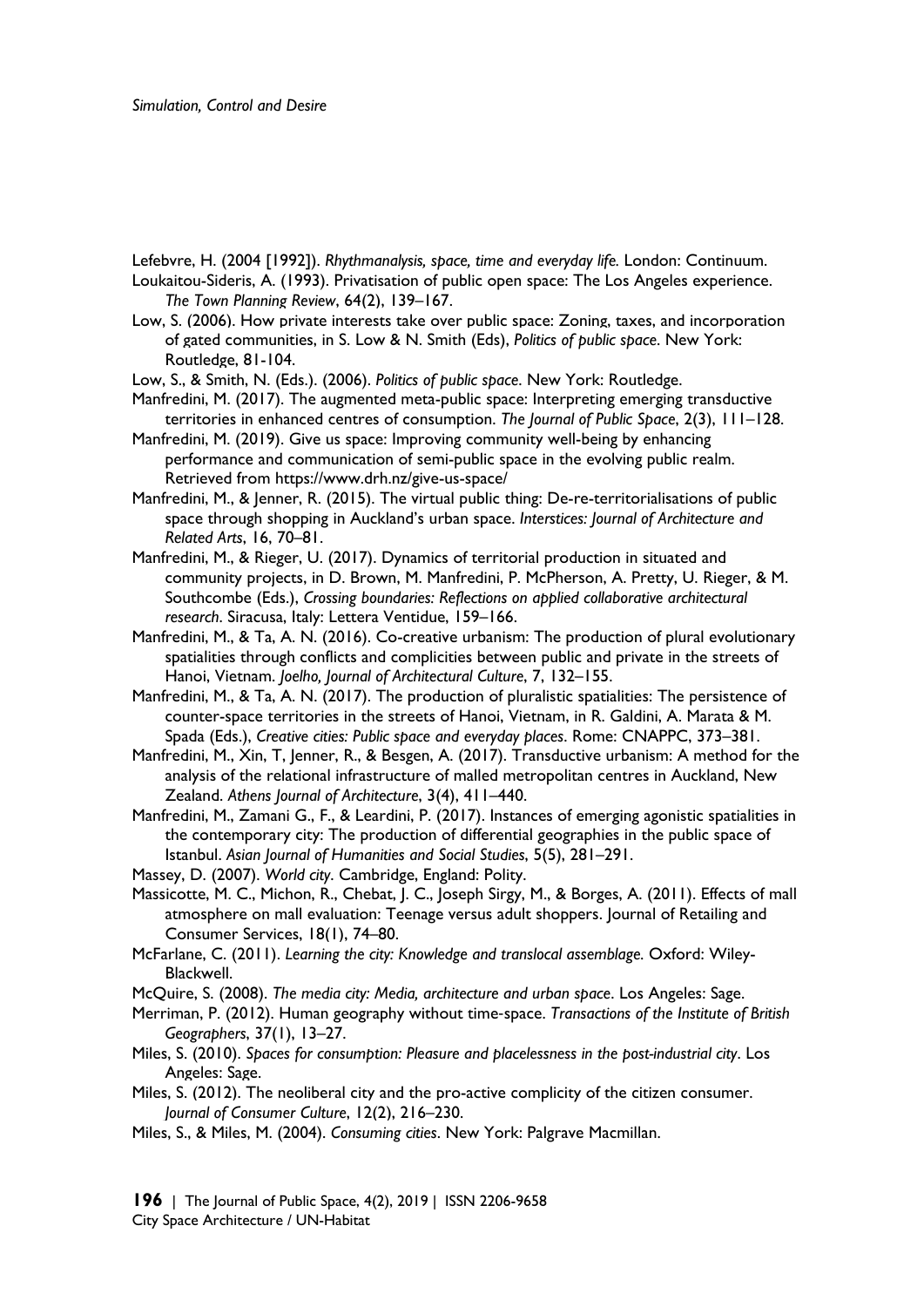- Minton, A. (2012). *Ground control: Fear and happiness in the twenty-first century city*. London: Penguin.
- Mitchell, D. (1995). The end of public space? People's Park, definitions of the public, and democracy. *Annals of the Association of American Geographers,* 85, 108–133.
- Mitchell, D. (2003). *The right to the city: Social justice and the fight for public space*. New York: Guilford.
- Mommaas, H. (2004) Cultural clusters and the post-industrial city: Towards the remapping of urban cultural policy. *Urban Studies*, 41(3), 507–532.
- Mouffe, C. (1999). Deliberative democracy or agonistic pluralism? *Social Research,* 66(3), 745– 758.
- Mouffe, C. (2008). Public spaces and democratic politics. In J. Boomgaard (Ed), *Highrise–common ground. Art and the Amsterdam Zuidas area*, Amsterdam: Valiz, 135–156.
- Murdoch, J. (1998). The spaces of actor-network theory. *Geoforum*, 29(4), 357–374.
- Park, R. (1967). On *social control and collective behavior.* Chicago: University of Chicago Press.
- Parr, A. (2015) Urban debt, neoliberalism and the politics of the commons. *Theory, Culture & Society,* 32(3), 69–91.
- Petrescu, D. (2005). Losing control, keeping desire, in P. Blundell Jones, D. Petrescu, & J. Till (Eds.), *Architecture and participation*, Abingdon, Oxon: Taylor & Francis, 43-61.
- Purcell, M. (2002). Excavating Lefebvre: The right to the city and its urban politics of the inhabitant. *GeoJournal*, 58(2–3), 99–108.
- Purcell, M. (2014). Possible worlds: Henri Lefebvre and the Right to the City. *Journal of Urban Affairs*, 36(1), 141–154.
- Rifkin, J. (2000). *The age of access: The new culture of hypercapitalism, where all of life is a paid-for experience*. New York: Tarcher/Putnam.
- Sennett, R. (1977). *The fall of public man*. New York: Knopf.
- Sennett, R. (2008). Reflections on the public realm, in G. Bridge & S. Watson (Eds.), *A companion to the city.* Chichester: Wiley-Blackwell, 390-397.
- Sennett, R. (2018). *Building and Dwelling: Ethics for the City*. New York: Farrar, Straus and Giroux.
- Shepherd, R. (2002). Commodification, culture and tourism. *Tourist Studies,* 2(2), 183–201.
- Shane, D. G. (2005*). Recombinant urbanism: Conceptual modeling in architecture, urban design, and city theory*. London: Wiley-Academy.
- Shane, D. G. (2011). *Urban design since 1945: A global perspective*. London: Wiley-Academy.
- Smith, D. (2006). The concept of the simulacrum: Deleuze and the overturning of Platonism. *Continental Philosophy Review*, 38(1-2), 89–123.
- Smith, D. (2007). Deleuze and the question of desire: Toward an immanent theory of ethics, Parrhesia, 2, 66–78.
- Smith, N. (2002). New globalism, New Urbanism: Gentrification as global urban strategy. *Antipode*, 34(3), 427–450.
- Soja, E. (1989). *Postmodern Geographies: The reassertion of space in critical social theory*. London: Verso Press.
- Soja, E. (2000). *Postmetropolis: Critical studies of cities and regions*. Oxford: Blackwell.
- Soja, E. (2010). *Seeking spatial justice*. Minneapolis: University of Minnesota Press.
- Sorkin, M. (Ed.). (1992). *Variations on a theme park: The new American city and the end of public space*, New York: Hill and Wang.
- Stanek, L. (2011). *Henri Lefebvre on space*. Minneapolis: University of Minnesota Press.